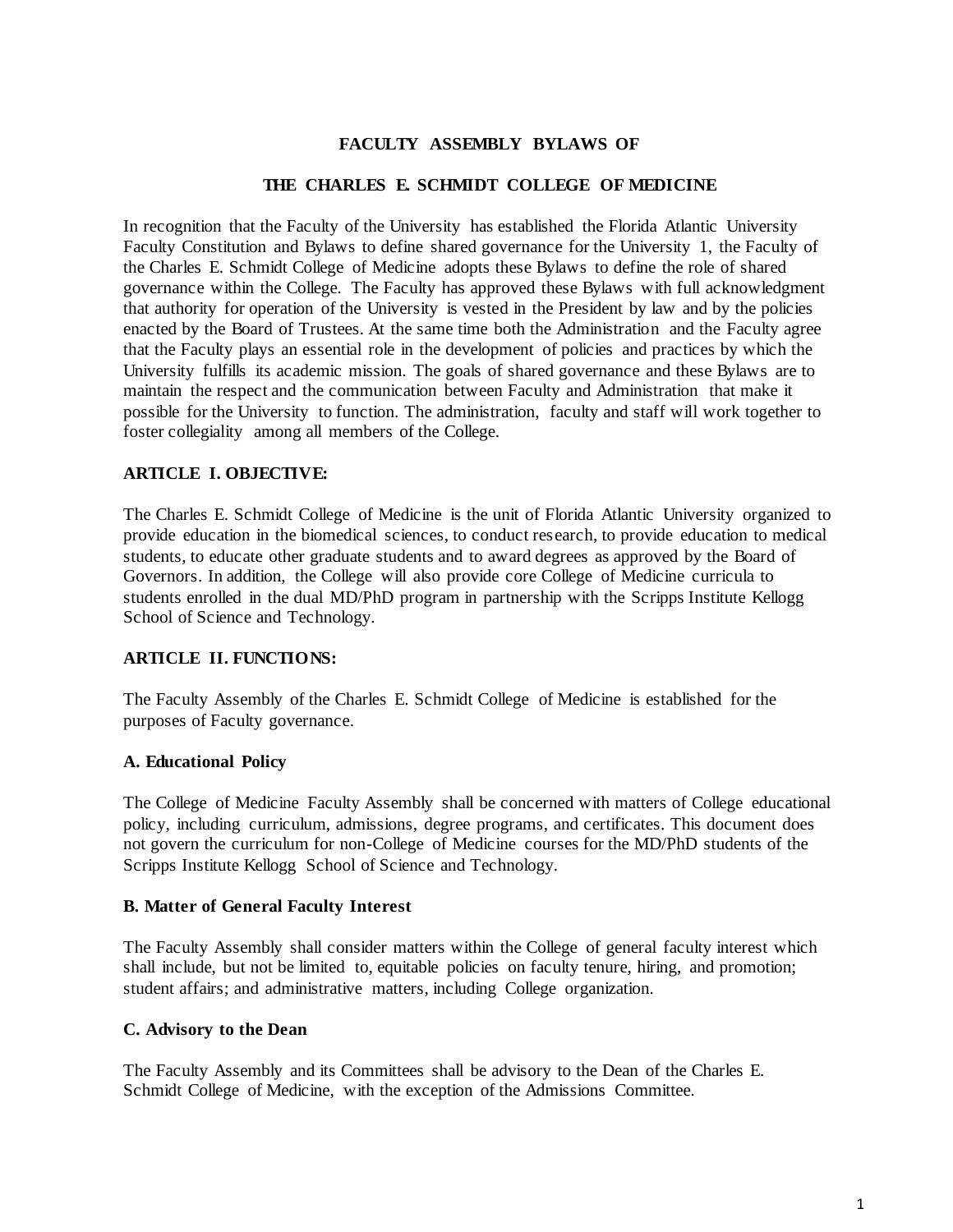## **ARTICLE III. MEMBERS:**

Collectively, the faculty of the Charles E. Schmidt College of Medicine will constitute the College of Medicine Faculty Assembly. The College Faculty Assembly will include all individuals who hold a faculty title with professorial rank, instructors, lecturers, adjuncts, guest faculty, visiting professors, and other instructors whose salary is supported by the College of Medicine. Only those faculty members with tenure, in tenure-earning positions, or in contract positions that are full-time (as defined below), with a primary appointment in the College of Medicine, may vote, hold office, and be elected to serve on committees, except for the College of Medicine Curriculum Committee, Admissions Committee, the Medical Student Promotions and Professional Standards Committee (MSPPSC), and the subcommittee named the Committee of Appointments and Promotion (CAP) of the Promotion and Tenure committee, on which FAU College of Medicine affiliate faculty may serve as appointed members.

Nonvoting Members: All faculty holding decanal titles and departmental chairs shall be exofficio, non-voting members. Faculty on leave of absence will be considered non-voting members of the Faculty Assembly.

Full-Time Faculty: For purposes of LCME accreditation and reporting, full-time status referred to herein shall mean .5 FTE or greater. This classification shall not affect the University's determination of full-time, which shall remain 1.0 FTE.

## **ARTICLE IV. OFFICERS:**

The officers of the Faculty Assembly shall be a Chair, a Vice-Chair, and a Secretary.

# **A. Officers**

Officers shall be members of the Faculty Assembly (excluding faculty with decanal titles and Departmental Chairs).

## 1. The Chair

- a. The Chair shall call all meetings of the Faculty Assembly.
- b. The Chair shall preside over meetings of the Faculty Assembly.
- c. The Chair shall represent the Faculty Assembly at meetings of the College's Deans and Chairs Committee by invitation of the Dean.
- d. The Chair shall represent the Faculty Assembly as a whole to the Dean and other College administrators.
- e. The Chair shall serve as one of the College Representatives to the University Faculty Senate.
- f. The Chair shall remind all departments to elect representatives to committees of the Faculty Assembly in March.
- g. The Chair shall appoint someone to act as official parliamentarian at all Assembly meetings.
- h. The Chair shall distribute to each Faculty Assembly member a meeting notice and an agenda prior to each meeting of the Faculty Assembly, as described below.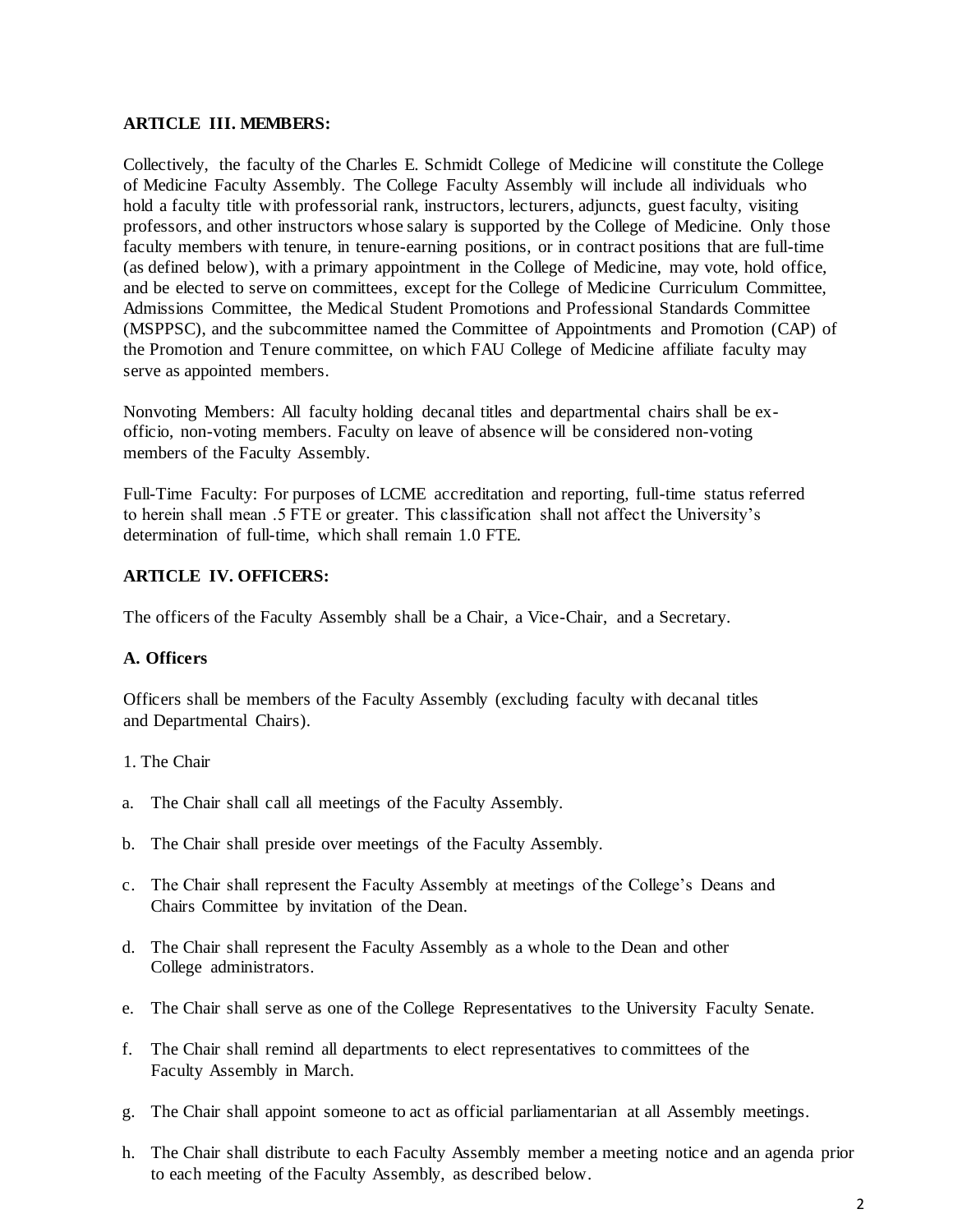- i. The Chair shall prepare and distribute ballots, paper or electronic, to all voting members for the election of officers.
- j. The chair shall conduct all Faculty Assembly meetings in accordance with *Robert's Rules of Order.*
- 2. The Vice-Chair
- a. The Vice-Chair shall preside in the absence of the Chair.
- b. The Vice-Chair shall consult and coordinate with the Chairs of Standing and Special Committees on a regular basis.
- 3. The Secretary

The Secretary shall be responsible for the following and for such other duties that are appropriate to the office:

- a. Minutes: The Secretary shall record and transcribe minutes for all meetings of the Faculty Assembly, record motions, actions, and decisions (according to *Robert's Rules of Order*), as well as attendance at Faculty Assembly meetings, and distribute copies of the minutes of the meetings of the Faculty Assembly to each member with the agenda for the next meeting.
- b. The Secretary shall coordinate and oversee the election of the College of Medicine members to the University Faculty Senate.
- c. The Secretary shall maintain records of the Faculty Assembly.

## **B. Term of Office**

Officers shall serve two-year terms beginning with the fall semester and ending at the conclusion of the summer term. Officers remain eligible to serve subsequent terms upon re-election or reappointment.

#### **C. Nomination and Election**

1. Nomination

The Chair shall call for nominations electronically prior to the meeting, from the floor, or by paper ballot for each office at the last meeting of the spring semester. Once the nomination is closed, no further nominations will be accepted.

### 2. Election

- a. The Secretary shall distribute a ballot, paper or electronic, to each voting member within one week of the nominations.
- b. A teller committee composed of one voting member selected by each candidate shall count the ballots or verify the electronic ballots.
- c. Election shall be by majority vote of the valid ballots returned.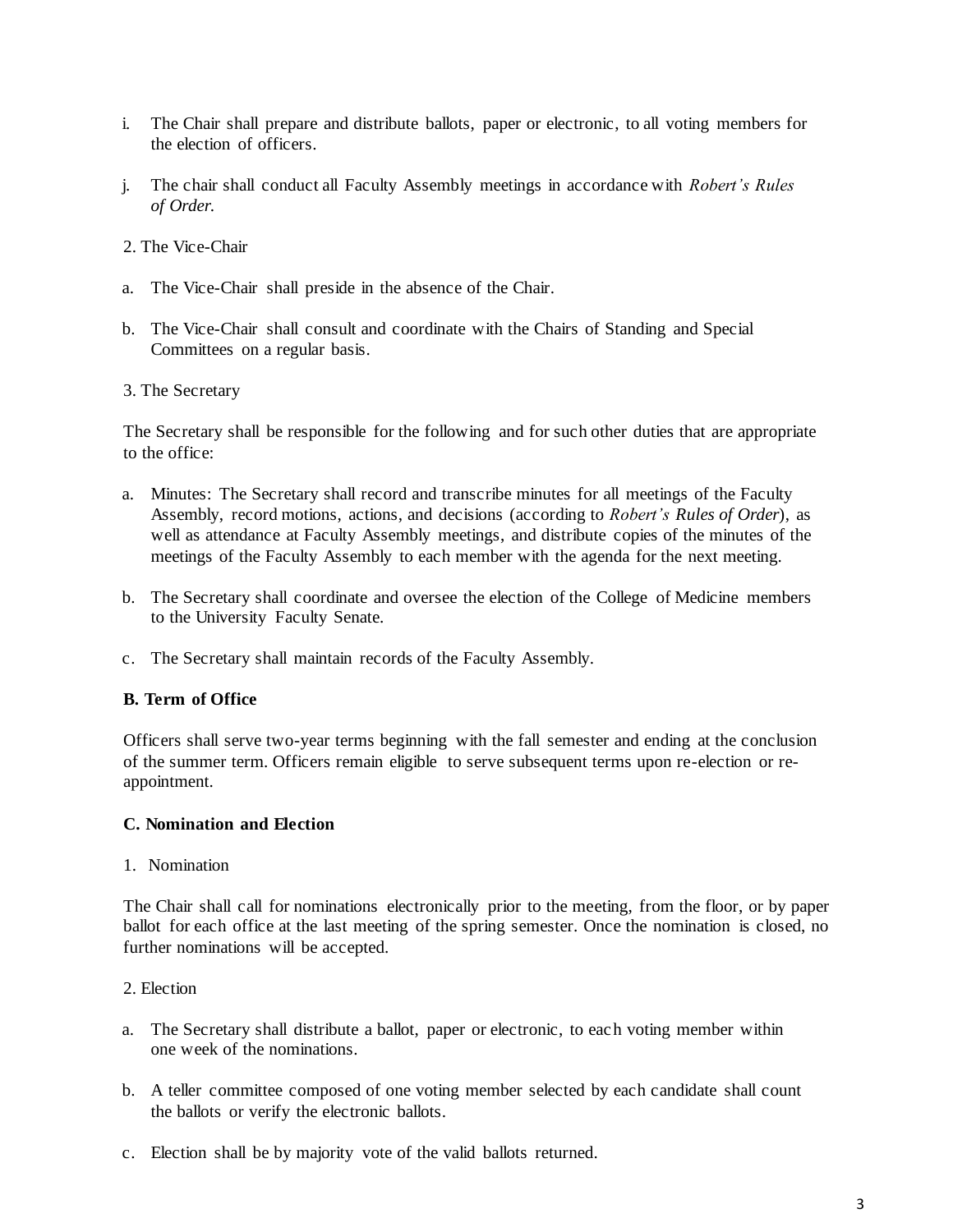d. The Chair shall be elected first, followed by the Vice-Chair and then the Secretary.

# **ARTICLE V. AGENDA AND ORDER OF BUSINESS:**

# **A. The Agenda**

## 1. Meeting Notice and Agenda

Notice of a Faculty Assembly meeting shall be delivered to each member at least two weeks prior to the meeting, and the agenda at least three working days in advance of the meeting. Such notice and agenda may be provided electronically to each member's official FAU email address.

## 2. Submission of Items

Members of the Faculty may submit agenda items to the Secretary for the consideration by the Faculty Assembly Executive Committee (FAX Committee). Proposed agenda items should be submitted to the FAX Committee in advance of the FAX Committee meeting at which the agenda for the Faculty Assembly meeting is set (normally two to three weeks before the Faculty Assembly meeting).

## 3. Items by Petition

If at least thirty percent of the voting members submit an agenda item by petition, the Chair must include it on the Faculty Assembly agenda for the next meeting. Such agenda items should be submitted to the FAX Committee in advance of the FAX Committee meeting at which the agenda for the Faculty Assembly meeting is set (normally two to three weeks before the Faculty Assembly meeting).

4. Items Added from the Floor

Items added to the Faculty Assembly agenda from the floor may not be acted upon until the next Faculty Assembly meeting.

# **B. The Order of Business**

The FAX Committee shall determine the order of business for each Faculty Assembly meeting when preparing the agenda. In addition to items requiring decision, the agenda for regular meetings shall normally include Announcements and Open Discussion.

# **ARTICLE VI. MEETINGS:**

## **A. Regular Meetings**

The Faculty Assembly shall hold at least two regular meetings each year, typically in the Fall and Spring Semesters.

# **B. Reports**

At least one of the two meetings (usually the last meeting of the academic year) will include reports from Committees as requested by the FAX Committee.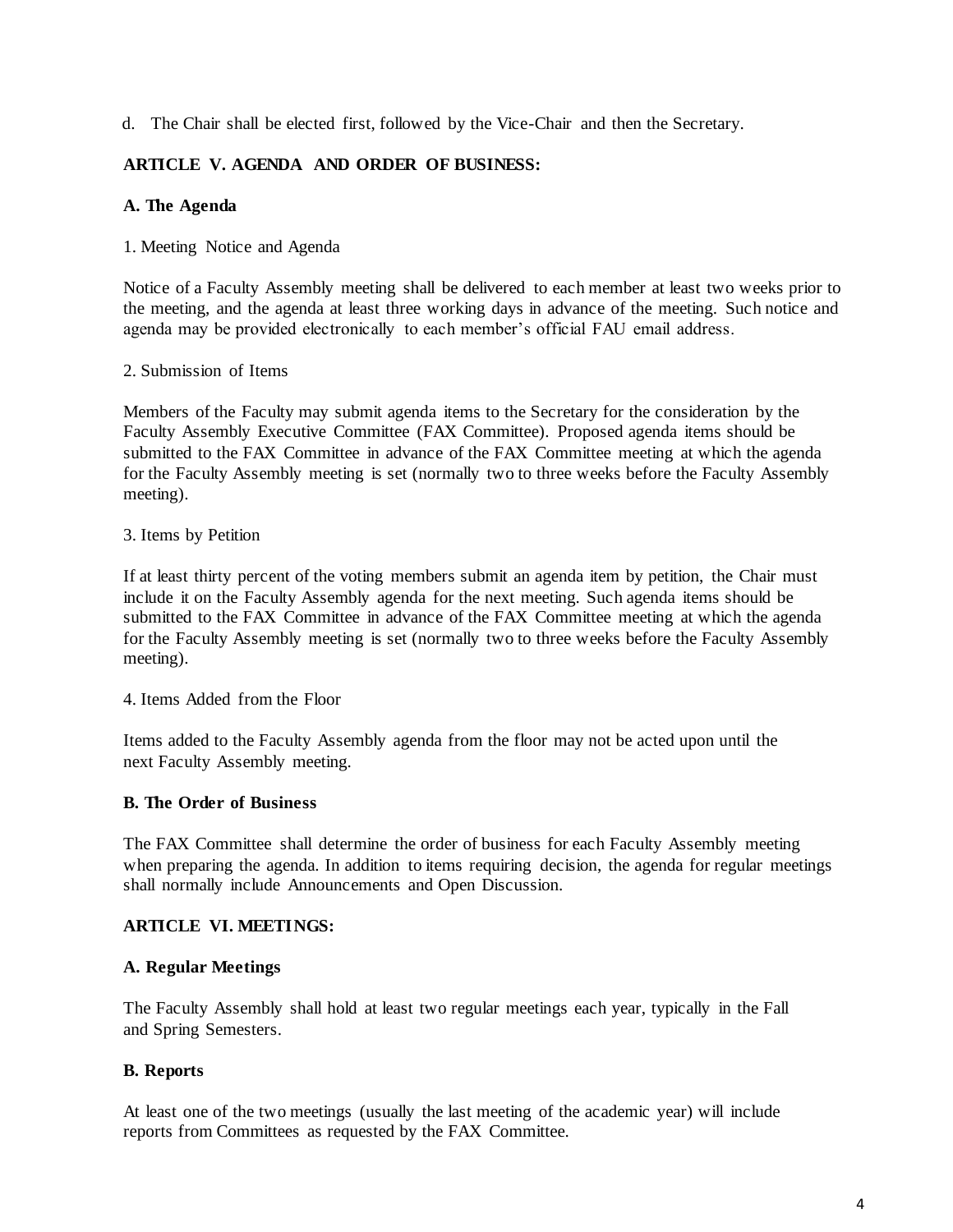# **C. Special Meetings**

The Chair shall call special meetings when needed, or when thirty percent of voting members petition to have one, or upon the request of the Dean.

# **D. Quorum**

The quorum for a Faculty Assembly meeting shall be forty percent of the faculty eligible to vote.

# **E. College-Wide Vote**

A motion before the Faculty Assembly may be decided by ballot, paper or electronic, or a verbal or "show of hands" vote, subject to the following conditions:

## 1. Motion for ballot

Any main motion will be decided by electronic or paper ballot when four (4) or more members at the meeting request it.

## 2. Summary

The Chair shall appoint two members to provide a summary of the arguments, pro and con, to accompany the ballot.

3. Ballots

Voting shall be by electronic or paper ballot which shall be distributed by the Secretary to the voting members no later than four weeks after the discussion. The motion will pass after approval by a majority of those who return valid ballots, providing at least 40 percent of the voting members have returned valid ballots. A vote may take place at a meeting where a motion is made and approved, with such vote subject to the terms of the motion.

# **ARTICLE VII. COMMITTEES OF FACULTY ASSEMBLY:**

## **SECTION 1. GENERAL REQUIREMENTS**

All existing Committees, and future committees, of the Faculty Assembly of the College of Medicine shall be subject to the following:

## **A. Quorum**

A simple majority of the voting members of a Committee, unless otherwise stipulated, shall constitute a quorum.

## **B. Announcement and Agenda**

All Committees shall strive to hold meetings when all members can attend. Notice of meetings and their agenda shall be announced to all Committee members no less than five days before a meeting. In the event of the necessity for an "emergency" meeting, the agenda will be communicated electronically 24 hours prior to the meeting. Notice and agendas may be provided electronically.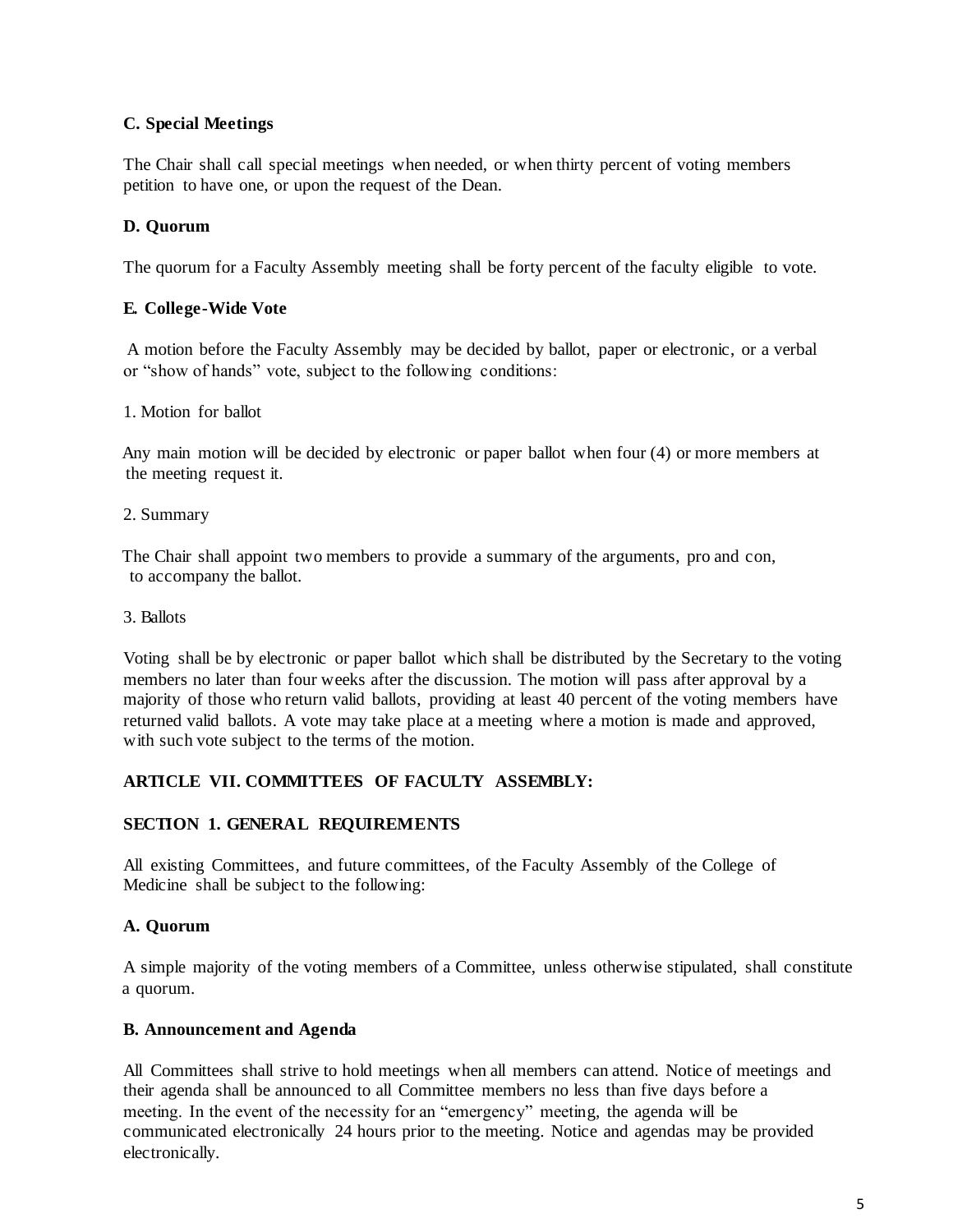# **C. Minutes**

Committees shall keep minutes and forward those to the Vice-Chair of the Faculty Assembly in a timely manner as appropriate.

# **D. Reports**

Each Committee shall report to the Faculty Assembly as requested by the FAX Committee, according to Article VI, B above.

## **E. Representation**

Members representing Departments shall be responsible for carrying forward the viewpoints of all Department members and shall keep Department members informed of Committee business.

## **F. Administration Membership**

Decanal faculty and Departmental Chairs may serve ex-officio, without voting, on Committees as assigned by the Dean.

## **G. Student Service on Committees**

Students who serve on Committees must be currently enrolled and in good academic standing.

## **H. Other Ex-Officio Members**

Ex-officio members, non-voting, may be added to Committees at the discretion of the Faculty Assembly or the Dean. Decanal faculty and departmental chairs, if elected by the faculty at large, may serve as voting members on the College of Medicine Curriculum Committee (COMCC), the Curriculum Integration and Program Evaluation Subcommittee (CIPEC) and the Medical Student Promotions and Professional Standards Committee (MPPSC).

## **I. Committee Member Performance and Responsibility**

If a Committee member is not meeting the performance standards of such Committee, then such member shall be subject to removal from the Committee, based upon the decision of the Committee Chair in consultation with the Dean.

## **SECTION 2. STANDING COMMITTEES**

## **A. Requirements**

Unless stipulated otherwise under the requirements for a specific Committee, the following requirements apply to all Standing Committees.

## 1. Membership

Membership for each of the Standing Committees is specified below.

2. Date for Election to Membership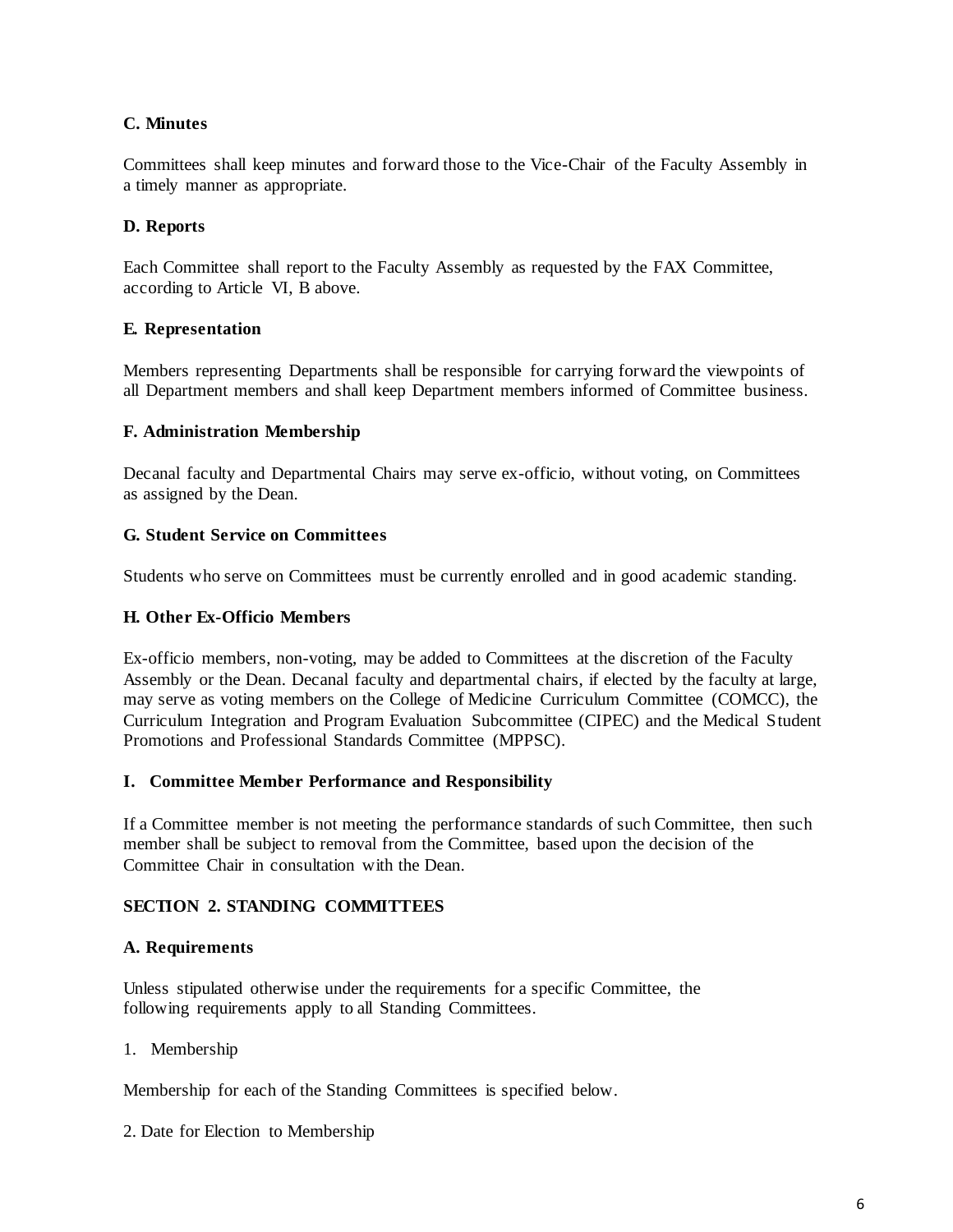All Departments and other programs, where appropriate, shall nominate and vote for the election of their Committee representatives in March.

### 3. Terms

New members shall attend meetings of the Committee in March through June and in July shall assume "official" membership and serve two-year terms. Members remain eligible to serve subsequent terms upon re-election or re-appointment, except as otherwise described below. For all new committees, initial terms of appointment shall be staggered such that onehalf of the Committee shall be appointed for a one year term, and one-half of the committee shall be appointed for a two year term. At the termination of each of these appointments, all ensuing appointments shall revert to two year appointments.

#### 4. Vacancies

In the event of a vacancy on a Committee, the Chair of the affected Committee, will ask the Departmental Chairs to identify nominees eligible to serve on the Committee. Eligible voting members of the department shall elect from the slate of Chair-identified nominees a replacement to serve immediately to the end of the current term. In the event the remaining term is less than one year, that person will be eligible to stand for election to another term.

#### 5. Meetings

Committees shall meet regularly, as necessary, but at least once each fall and spring semester. Dates of meetings should be announced to all members well in advance of such meetings.

### 6. Committee Officers

Each Standing Committee shall elect a Chair and other officers (Vice Chair and/or Secretary) who shall each serve two years. Such officers remain eligible to serve subsequent terms upon re-election or re-appointment, except as otherwise described below.

#### a. The Chair

The elected Chair of Standing Committees shall serve as a voting member of such committee, and shall:

- (1) preside at Committee meetings
- (2) solicit agenda items, then prepare and distribute the agenda
- (3) communicate with the Vice-Chair of the Faculty Assembly
- (4) serve on corresponding University Committees during his/her service, if approved by the Dean and the University and if consistent with University practice.
- (5) If the Chair is unable to fulfill his/her duties as chair, the Committee may elect a replacement from among the Committee members.

#### b. Vice-Chair

(1) The Vice-Chair shall preside in the absence of the Chair.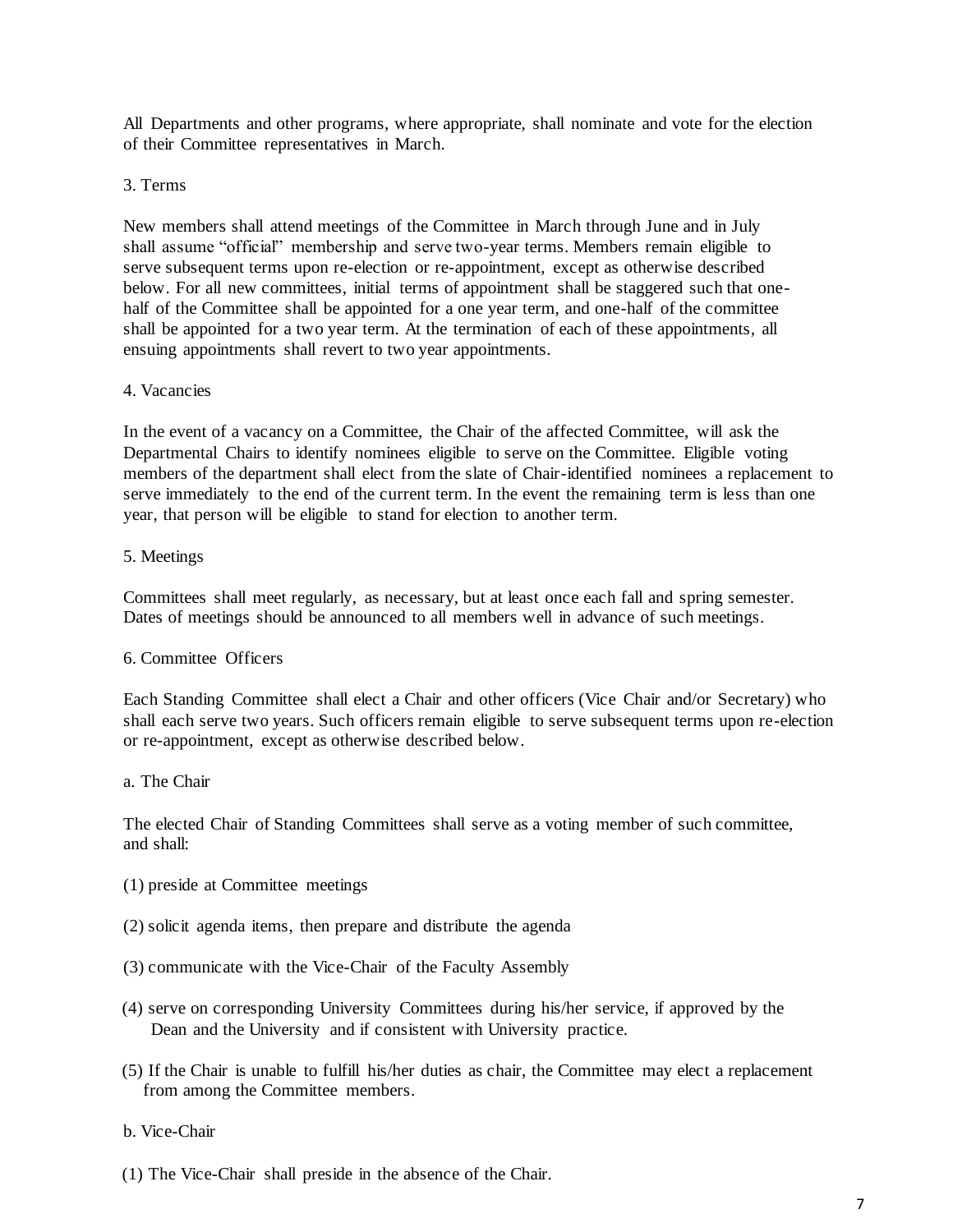- (2) The Vice-Chair shall consult and coordinate with the Chair of Standing Committee on a regular basis.
- c. The Secretary

The Secretary of each Standing Committee shall:

- (1) take minutes, present them to such Committee for adoption at its next scheduled meeting and distribute them to each member of the Committee, the Vice Chair of the Faculty Assembly, the Dean of the College of Medicine, and others when appropriate;
- (2) pass all minutes and all Committee data to the newly elected Secretary at the first meeting of the Committee in the fall.

Note: Administrative staff shall carry out the functions described in #1  $\&$  #2 in the following committees: COMCC, College of Admissions Committee and MSPPSC.

7. Administrative Titles

Recognizing that from time to time, administrative titles may change, all administrative titles delineated in this document shall reflect such changes, and shall not require a vote by the members of the Faculty Assembly.

8. Committee reports

The chairs of the Standing Committees shall provide to the Faculty Assembly a minimum of one annual Committee report which shall summarize the activity of such Committee over the prior period.

9. Nominations and election of Chair, Vice-Chair, and Secretary where specified, shall be from the floor, or by electronic or paper ballot at the last meeting of the Spring Semester.

10. Voting Procedure in Case of a Tie

In the event of a tie vote, the Dean shall cast the deciding vote.

## **B. The Committees**

The following Standing Committees are established.

#### 1. **The Faculty Assembly Executive Committee (FAX Committee)**

The structure and responsibilities of the FAX Committee shall include the following:

a. Membership

The membership of this Committee shall be comprised of the Chair, the Vice-Chair, the Secretary of the Faculty Assembly and four College representatives to the University Faculty Senate (see Article VIII, below). The Chair of the FAX Committee will serve as a fifth representative to the Faculty Senate. The membership of the FAX Committee and the four Faculty Senators shall be voted on every two years, with at least one faculty member each from the Departments of Biomedical Science and Integrated Medical Science serving as University Faculty Senators.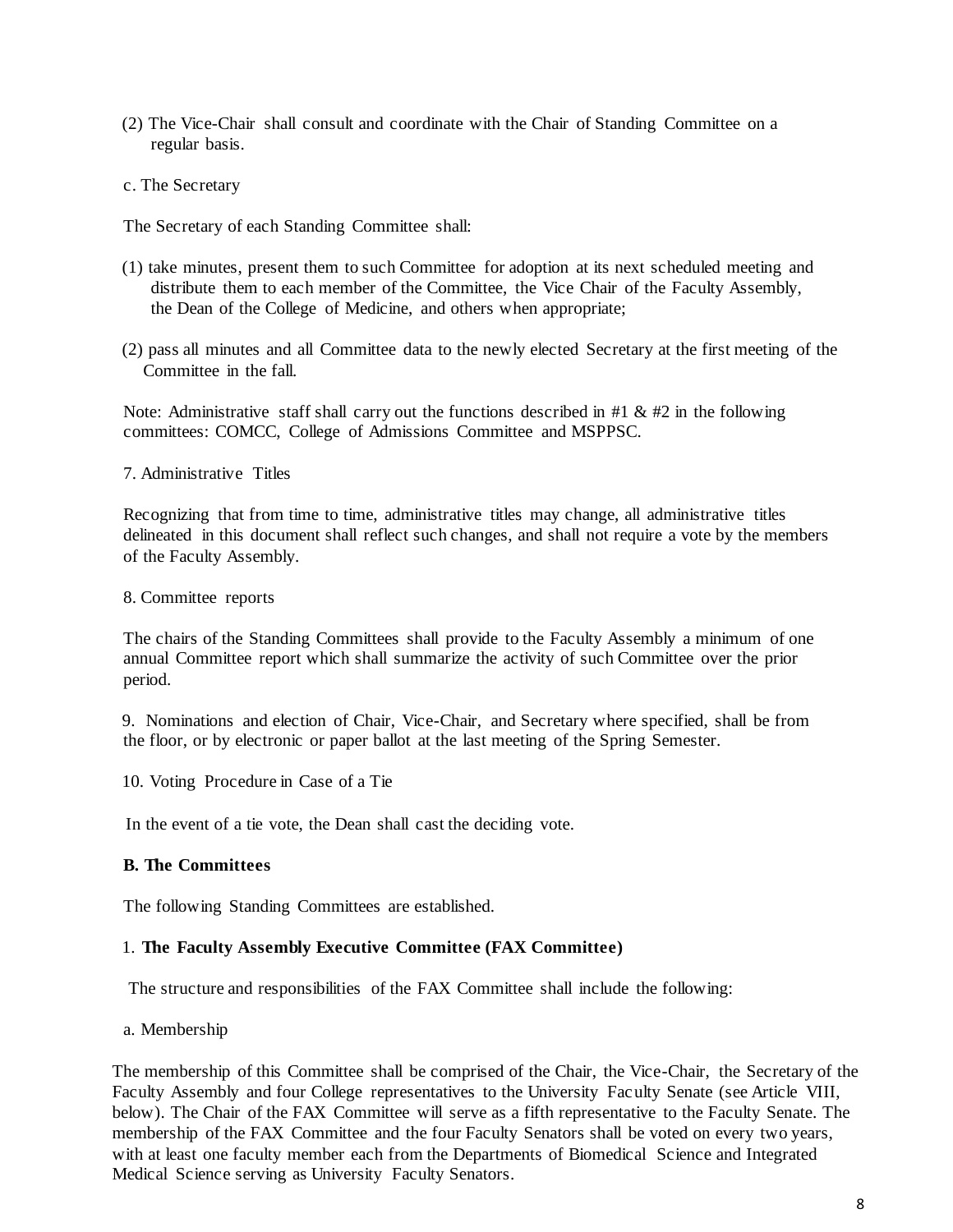Chairs of Standing Committees may be invited as necessary to attend FAX Committee meetings, but they cannot vote.

The responsibilities of the FAX Committee shall include the following:

a. Agenda

The Committee shall set the agenda for Faculty Assembly meetings.

b. Elections

The Committee shall issue calls for nominations and prepare ballots, paper or electronic, for College-wide elections.

c. Advisory to the Dean

The Committee shall communicate to the Dean the views and/or concerns of the Faculty Assembly.

d. Advisory to the Faculty Assembly

The Committee shall initiate, discuss, evaluate, and recommend short and long-range plans and policies for the College to the Faculty Assembly.

e. Committee Officers

The Chair and the Secretary of the Faculty Assembly shall serve as the Chair and Secretary for this Committee.

f. Quorum

A quorum for this Committee shall consist of four members.

g. Frequency of Meetings

Meetings should occur at least 2-3 weeks before the meeting of the Faculty Assembly, or when deemed necessary, or at the request of the Dean.

The FAX Committee shall meet with the Dean upon request.

#### 2. **The College of Medicine Graduate Programs Committee**

The structure and responsibilities of the College of Medicine Graduate Programs Committee shall include the following:

a. Membership

Each department shall be entitled to four representatives, with the goal of equal representation on the Committee. In the future, the number of representatives may be adjusted based on establishment of new departments. Members must meet the definition of "Graduate Faculty," as defined in the Graduate College Governance Document (September 23, 2009) at [http://www.fau.edu/graduate/docs/Graduate\\_College\\_Governance\\_Document.pdf. T](http://www.fau.edu/graduate/docs/Graduate_College_Governance_Document.pdf)he Senior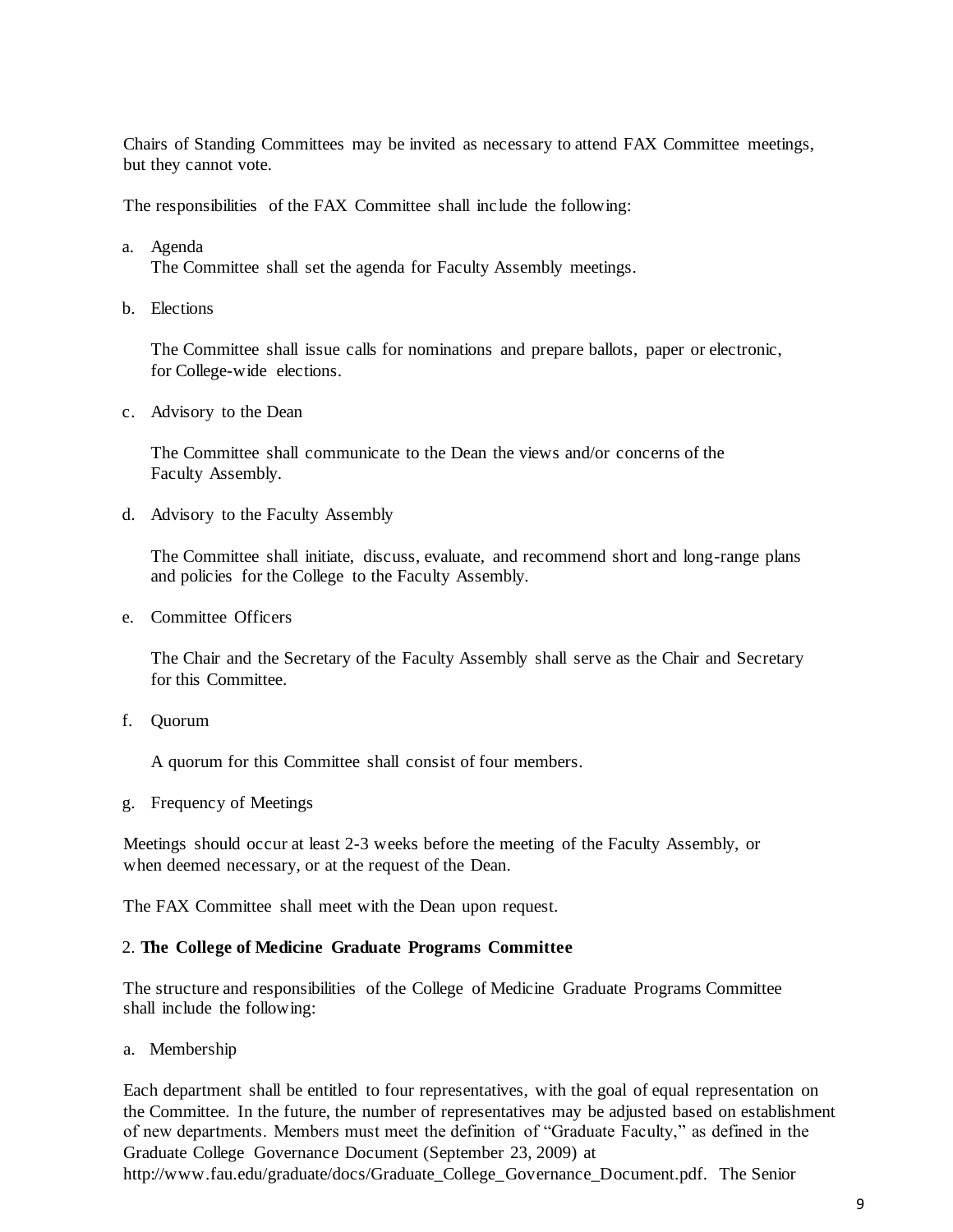Associate Dean for Research shall serve as a non-voting *ex officio* member of the Committee. The Committee shall also elect a Secretary.

- b. Approval of Courses and Programs
- (1) The Committee shall review and report to the Faculty Assembly recommended changes to the graduate programs including new courses. This Committee should encourage new course development and provide feedback and guidance to faculty members who propose new courses.
- (2) Recommendations for changes in the Integrative Biology Curriculum for the doctoral degree shall be made and considered in accordance with policies established by the Department of Biological Sciences in the Charles E. Schmidt College of Science.
- c. Communication of Recommendations

The Committee shall communicate its recommendations in writing to the Dean or the Faculty Assembly, and the Department initiating a proposal for a new course or program within two weeks of its review.

d. Development of Policies and Procedures for graduate programs

The Committee shall review and recommend to the Dean and to the Faculty Assembly policies and procedures related to:

- (1) Academic standards;
- (2) Admissions.
- e. Representation on Integrative Biology Admissions Committee

This Committee shall elect a member from its membership to serve as the College representative on the Admissions Committee of the Integrative Biology Ph.D. Program, subject to approval by the Dean and by the University.

f. Act as the Admissions Committee for the Master's Program in Biomedical Science

This Committee will review all applicants to the Master's Program in Biomedical Science and make recommendations to the Dean of the College of Medicine.

g. Awarding of Teaching Assistantships (TA) and Research Assistantships (RA)

The Committee will recommend the award of College TAs and RAs to qualified students to the Dean of the College of Medicine. The Committee will advise the Dean and faculty in advance when TA or RA openings become available. The award of TAs and RAs remains subject to College of Medicine and University policies.

h. Graduate Student Petitions

The Committee shall review and recommend to the Dean approval or, for cause, disapproval of graduate student petitions.

i. Representation to Graduate Council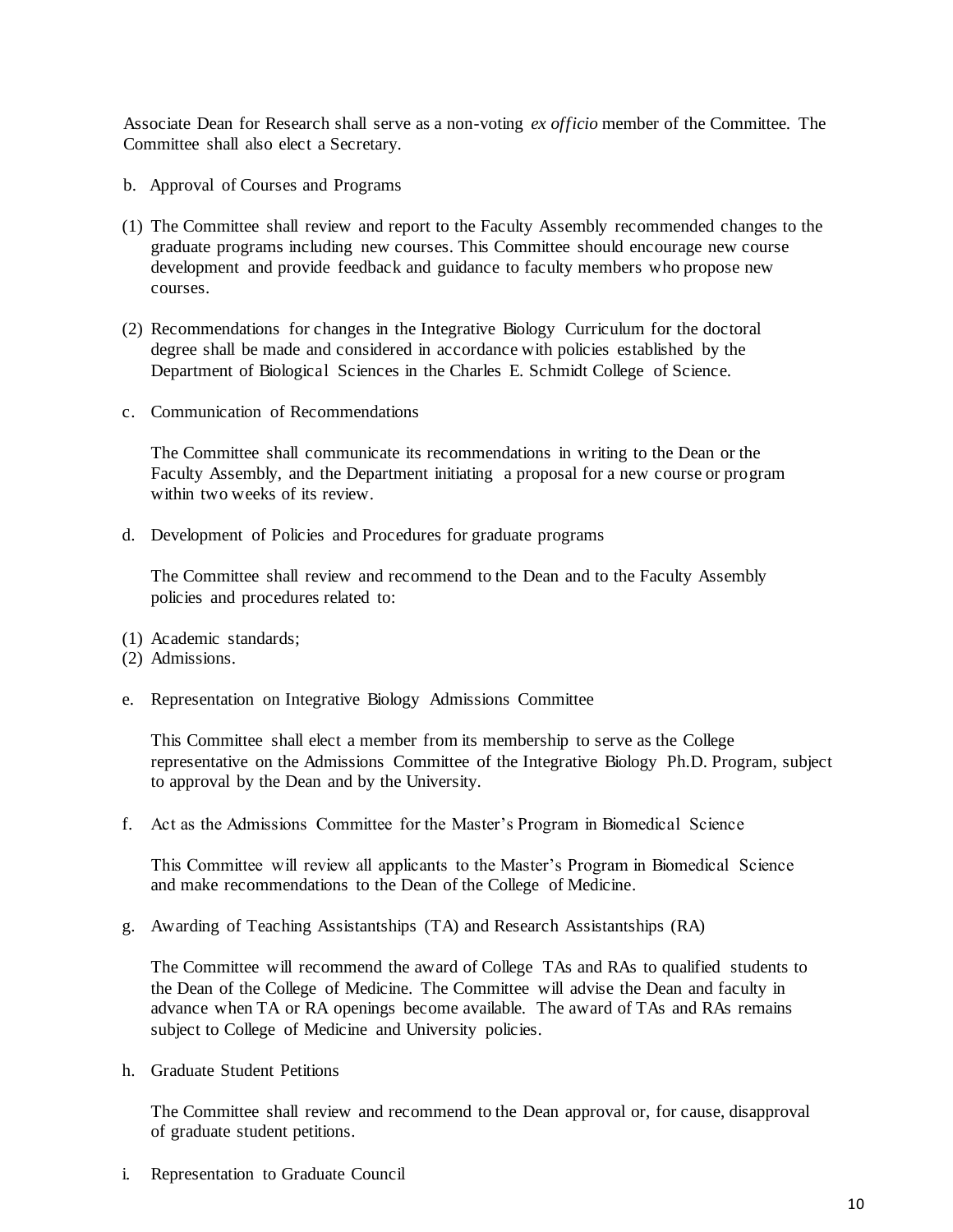The Chair of the Graduate Programs Committee will serve as a College of Medicine representative to the University Graduate Council, subject to approval by the Dean and by the University.

## 3. **The Research Committee**

The structure and responsibilities of the Research Committee shall include the following:

a. Membership

Each department shall be entitled to four representatives, with the goal of equal representation on the Committee. In the future, number of representatives may be adjusted based on establishment of new departments. For the Research Committee, membership eligibility requires a current Assignment of

Responsibilities (AOR) in the "Research" category that is non-zero. Members must have a sustained record of peer-reviewed research activities. The Senior Associate Dean for Research shall serve as an *ex officio* non-voting member of the committee. The Committee shall also elect a Secretary.

b. Responsibilities

Responsibilities of the Committee shall include the review of policies regarding budget allocations, including allocations for equipment and infrastructure. The Committee will make recommendations to the Dean.

c. Communication of Recommendations

The Committee shall communicate its recommendations in writing to the Dean and the Faculty Assembly.

## 4. **The College Promotion and Tenure Committee**

The structure and responsibilities of the College Promotion and Tenure Committee shall be as follows:

a. Membership

Only full-time faculty who are Associate Professors or full Professors shall serve on the College Promotion and Tenure Committee. The Committee shall consist of four representatives from the Biomedical Science and four representatives from the Integrated Medical Science Department. In situations where a member of the Surgery Department will be discussed, a representative from the Surgery Department may be added as an ad hoc member. Departments should select tenured faculty for committee membership when possible, with a goal of at least three tenured professors from the BMS and IMS Departments, with these six members designated as "Tenure Voters". Additional non-tenured members are eligible to vote on decisions of promotion but may not vote on decisions regarding tenure.

In the event that the numbers of eligible tenured faculty in the department decreases, thereby affecting the number of eligible committee members per department as described above, additional Committee members may be added using one of the following methods, subject to the approval of the Dean of the College of Medicine and the Provost:

(I) If a department does not have a sufficient number of eligible tenured faculty to serve on the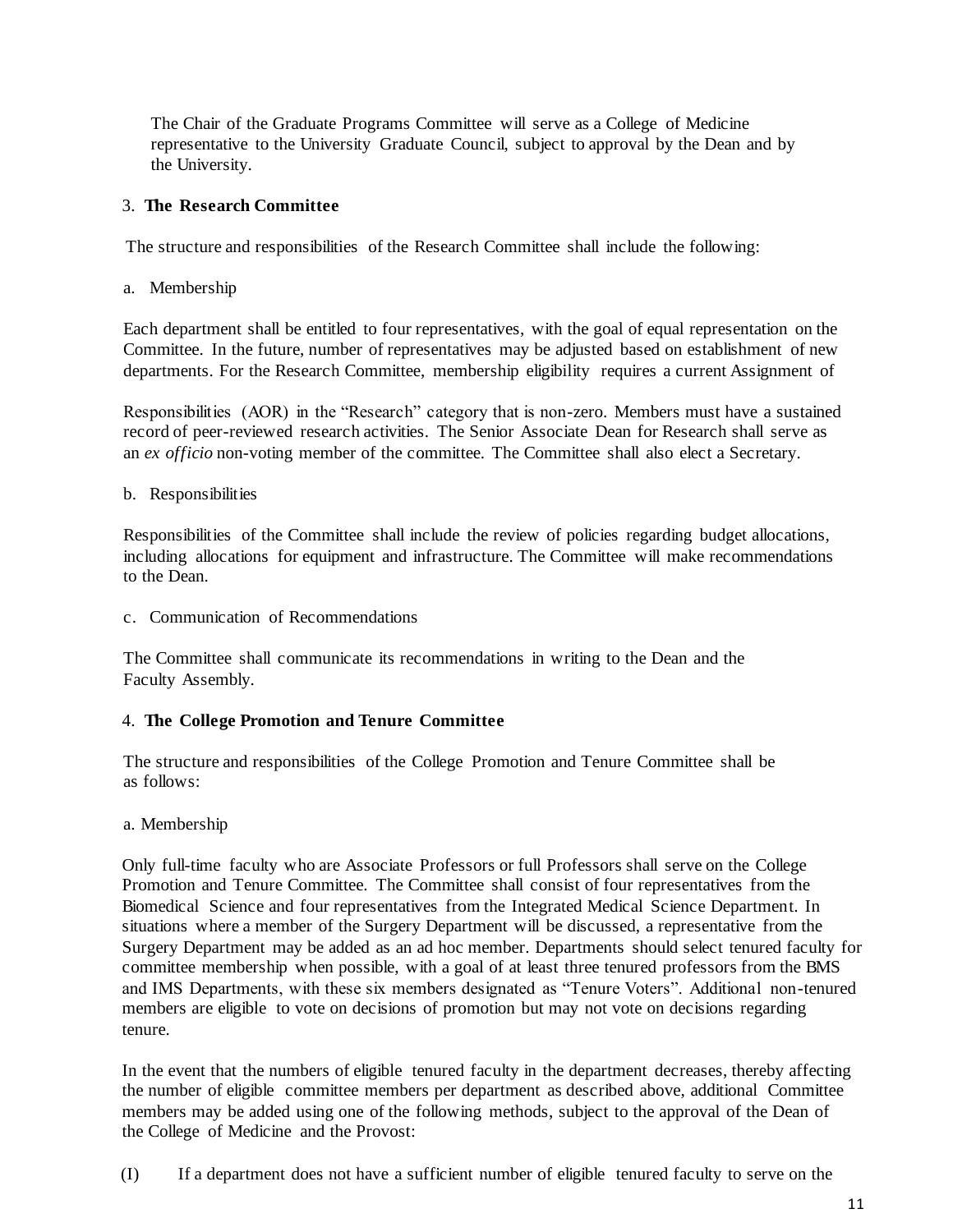committee, one or more non-tenured professors may serve and vote on decisions regarding promotion, but may not vote on decisions regarding tenure (fewer than 6 Tenure Voters on the committee).

- (II) If a department does not have a sufficient number of eligible tenured faculty to serve on the committee, one or more tenured faculty members may be nominated and elected from other College departments.
- (III) If a department does not have a sufficient number of eligible tenured faculty to serve on the committee, one or more tenured faculty members may be recruited, nominated and elected from another FAU College.

When an additional tenured committee member is needed as described above, the Chair of the P and T Committee will consult with the Chair of the department affected (who may consult with the Dean), who will then contact the Chair of the other COM departments, or the Chair of a comparable department in another FAU College, to solicit nominations of tenured faculty to serve on the committee. The affected department will then vote to confirm the Committee membership.

## b. Applications for Consideration

The Committee shall consider faculty portfolios and recommendations from the Departmental Promotion and Tenure Committees and the Department Chairs shall forward its final numerical vote according to University guidelines to the Dean. Any discussion or comments regarding the case under review will be held strictly confidential.

Following Departmental review and recommendation, the Committee will also review the curriculum vitae of new faculty who are offered "tenure as a condition of employment" to ensure they meet established criteria for tenure according to College and Universities guidelines. Following review, the Committee will forward its recommendations to the Dean.

## c. Voting

The Chair shall make every effort to schedule meetings so that all members can be present. All eight members of the Promotion and Tenure Committee, including the Chair, will vote on promotions of non-tenure track faculty. Members who vote on promotions of tenure track faculty to Associate Professor or Full Professor shall be at equal or greater rank than the promotion applied for and members who vote on tenure decisions of tenure track faculty to Associate Professor or Full Professor must be tenured.

## d. Representation to University Committee

The Chair of the Promotions and Tenure Committee will serve as the College of Medicine representative to the corresponding University Committee, subject to approval by the Dean and the University. In the event the Chair is unable to serve, the Vice Chair will serve as the College representative, subject to approval by the Dean and the University.

## e. Development of Policies and Procedures

The Committee shall recommend to the Faculty Assembly general policies and procedures affecting promotion and tenure. Except as required by University guidelines, the Committee shall keep no minutes of its deliberations on promotion or tenure cases. The Committee shall keep and publicize minutes of its discussions on other issues.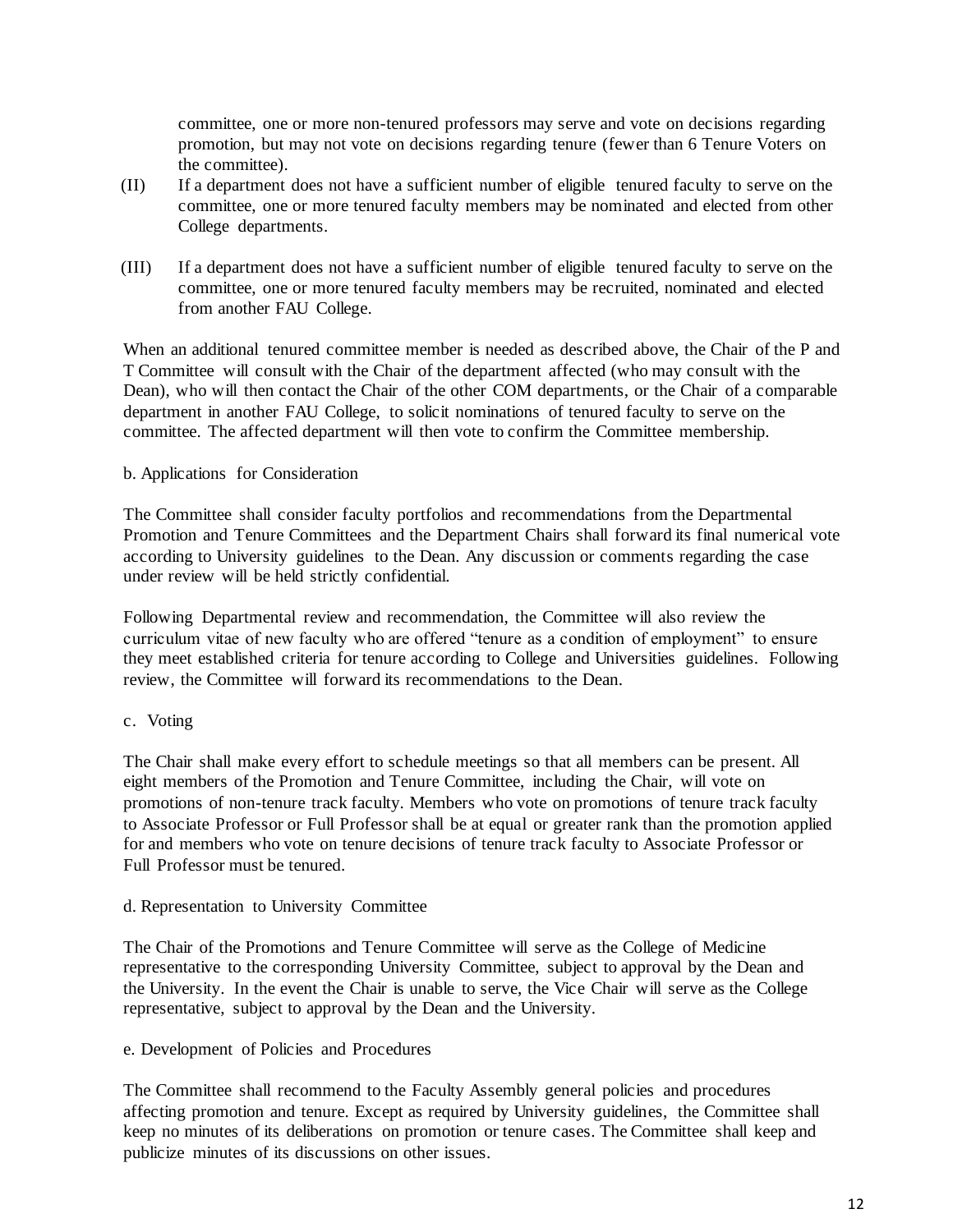## f. Election of Officers

All members of the Committee must be in attendance at meetings or cast their vote electronically. g. Departmental Promotion and Tenure Committees

Departmental bylaws, criteria, or other documents covering Promotion and Tenure policies and procedures shall establish Departmental Promotion and Tenure Committees, consisting of the tenured faculty to review and vote on tenure cases, and the eligible department faculty to review and vote on

promotion cases. The Departmental Promotion and Tenure Committees shall evaluate faculty within the candidate's department according to departmental criteria for promotion and/or tenure. The Biomedical Science Department guidelines for Promotion and Tenure of Faculty posted at [http://www.med.fau.edu/faculty/documents/policy-resources-page/BMS-Promotion-and-Tenure-](http://med.fau.edu/faculty/COM_BMS_Promotion_and_Tenure_Guidelines_2015.pdf)[Guidelines-January-2020-PV-Office-Approved.pdf, t](http://med.fau.edu/faculty/COM_BMS_Promotion_and_Tenure_Guidelines_2015.pdf)he Integrated Medical Science Department guidelines for Promotion and Tenure Faculty posted at [http://www.med.fau.edu/faculty/IMSD-PT-](http://med.fau.edu/imsd/pdf/IMSD_PT_Guidelines.pdf)[Guidelines-Approved-7-24-18-Current-Criteria-2018.pdf, a](http://med.fau.edu/imsd/pdf/IMSD_PT_Guidelines.pdf)nd the Integrated Medical Science Department guidelines for Appointment and Promotion of Clinical Affiliate and Affiliate Faculty posted at

[http://www.med.fau.edu/faculty/Clinical%20Faculty%20Appointment%20and%20Promotion%20Cr](http://www.med.fau.edu/faculty/Clinical%20Faculty%20Appointment%20and%20Promotion%20Criteria%208-16-16.pdf) [iteria%208-16-16.pdf.](http://www.med.fau.edu/faculty/Clinical%20Faculty%20Appointment%20and%20Promotion%20Criteria%208-16-16.pdf)

Faculty who serve on the College Promotion and Tenure Committee shall not be eligible to vote at the departmental level. Following departmental review and voting, the Chair of the Department shall provide an independent evaluation of the candidate via Interfolio. The Departmental and Chair recommendations shall then be considered by the College Promotion and Tenure Committee during review of the candidate's e-Portfolio. The College Promotion and Tenure Committee will forward its voting results and recommendations to the Dean via Interfolio, who shall then provide his/her own evaluation before submitting the faculty member's e-Portfolio to the Provost and Chief Academic Officer (for cases that do not involve tenured or tenure track faculty) or the University Promotion and Tenure Committee (for cases that involve review of tenured or tenure-track faculty). The College Promotion and Tenure Criteria posted at [http://www.med.fau.edu/faculty/documents/policy](http://www.med.fau.edu/faculty/documents/policy-resources-page/COM-Promotion-and-Tenure-Final-Current-Criteria.pdf)[resources-page/COM-Promotion-and-Tenure-Final-Current-Criteria.pdf](http://www.med.fau.edu/faculty/documents/policy-resources-page/COM-Promotion-and-Tenure-Final-Current-Criteria.pdf) shall guide promotion and tenure actions for the College Promotion and Tenure Committee.

## **5. The College of Medicine Sustained Performance Evaluation (SPE) Committee**

In response to the Provost's instructions (see [http://www.fau.edu/ufsgov/Files/2016\\_2017/SPE-](http://www.fau.edu/ufsgov/Files/2016_2017/SPE-Memo-October-3-2016.pdf)[Memo-October-3-2016.pdf\)](http://www.fau.edu/ufsgov/Files/2016_2017/SPE-Memo-October-3-2016.pdf), the "College of Medicine Ad Hoc Sustained Performance Evaluation Policy Committee (COMSPEPC)" was established and reported out its recommendations, subsequently approved by the eligible voting members of the Faculty Assembly, on Jan 31, 2017. The Committee recommended the establishment of two separate department SPE Committees, representing the Biomedical Sciences Department and the Integrated Medical Sciences Department.

The SPE process is separate and distinct from annual and other employee evaluations in that the evaluation will focus on long-term accomplishments over a period of multiple years. Most importantly, the SPE process has been designed to uphold the University's fundamental principles of tenure, academic freedom, due process, and confidentiality in personnel matters.

a. Membership of Department SPE Committees

The Biomedical Sciences and Integrated Medical Science Departments will each establish Department SPE Committees. Members shall consist of Associate or Full tenured Professors. The Committees shall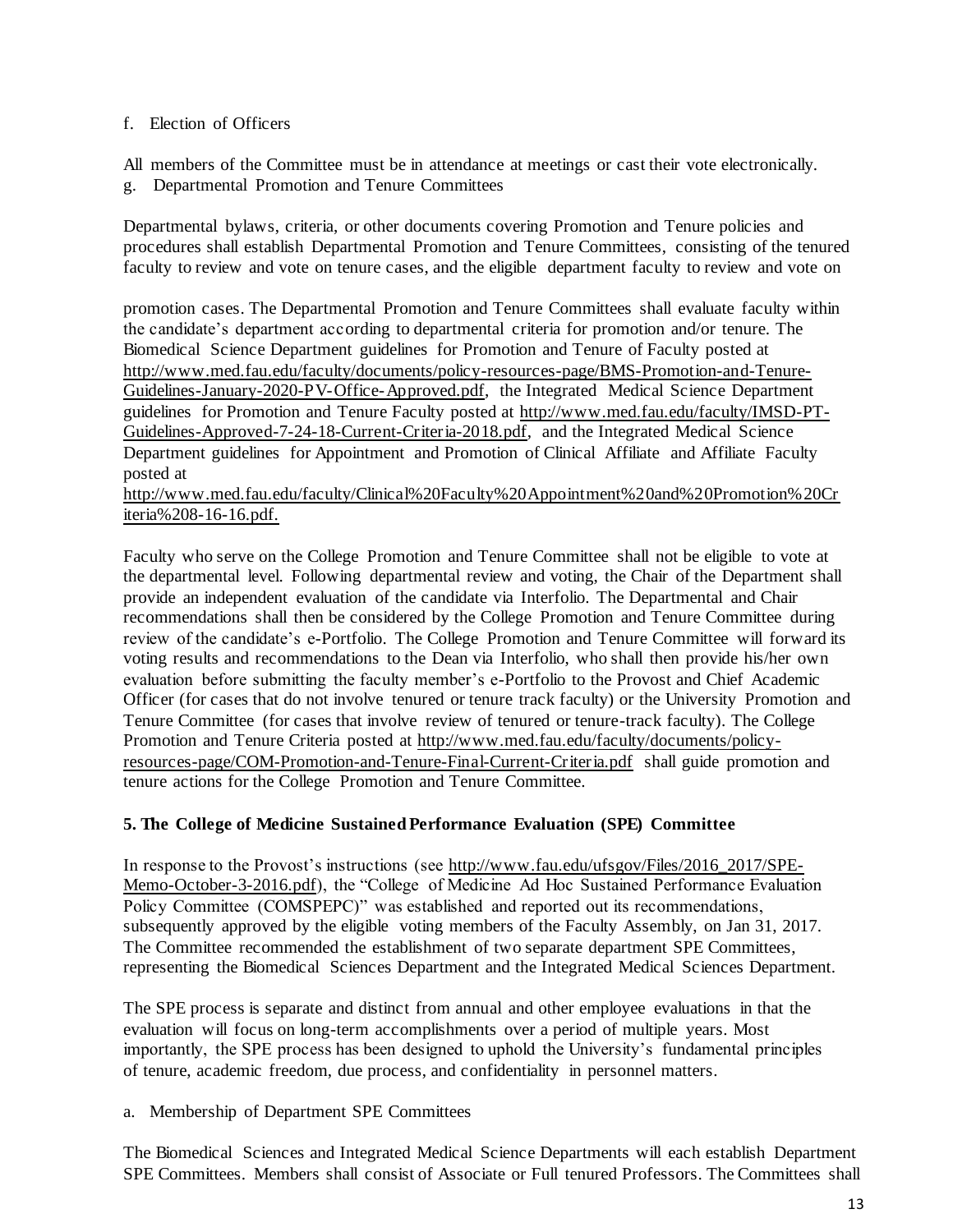be composed of at least three faculty members. In all cases, any person with a plausible, perceived conflict of interest in evaluating a particular faculty member cannot serve on the Department Peer SPE Committee in the year of that faculty member's SPE.

b. Date for Election to Membership

The Departments shall ordinarily elect their Committee representatives in the latter part of the spring semester. The first SPE evaluation will begin in 2018.

c. Terms

Initial terms of appointment shall be staggered such that one-half of the Committee shall be appointed for a one year term, and one-half of the committee shall be appointed for a two year term. At the termination of each of these appointments, all ensuing appointments shall revert to two-year appointments. New members shall serve a two year term upon election. Members remain eligible to serve subsequent terms upon re-election or re-appointment.

d. Vacancies

In the event of a vacancy on a Committee, the Chair of the affected Committee, will ask the Departmental Chairs to identify nominees eligible to serve on the Committee. Eligible voting members of the department shall elect from the slate of Chair-identified nominees a replacement to serve immediately to the end of the current term. In the event the remaining term is less than one year, that person will be eligible to stand for election to another term.

e. Meetings

The Committee shall meet regularly, as necessary, as required by the specific language in the enabling Policy. Dates of meetings should be announced to all members well in advance of such meetings.

## f. Committee Officers

The Committee shall elect a Chair who shall serve two years and a Secretary who shall serve one year. Such officers remain eligible to serve subsequent terms upon re-election or re- appointment, except as otherwise described below.

g. The Chair

The Chair of the Committee shall be elected by the Committee membership, shall serve as a voting member of such committee, and shall:

(1) Preside at Committee meetings

(2) Solicit from the Associate Dean for Academic Affairs and the respective Department Chairs named above, the names of candidates scheduled to undergo review, then prepare and distribute the agenda

(3) If the Chair is unable to fulfill his/her duties as chair, the Vice-Chair may preside at Committee meetings.

h. Department SPE Committee Deliberations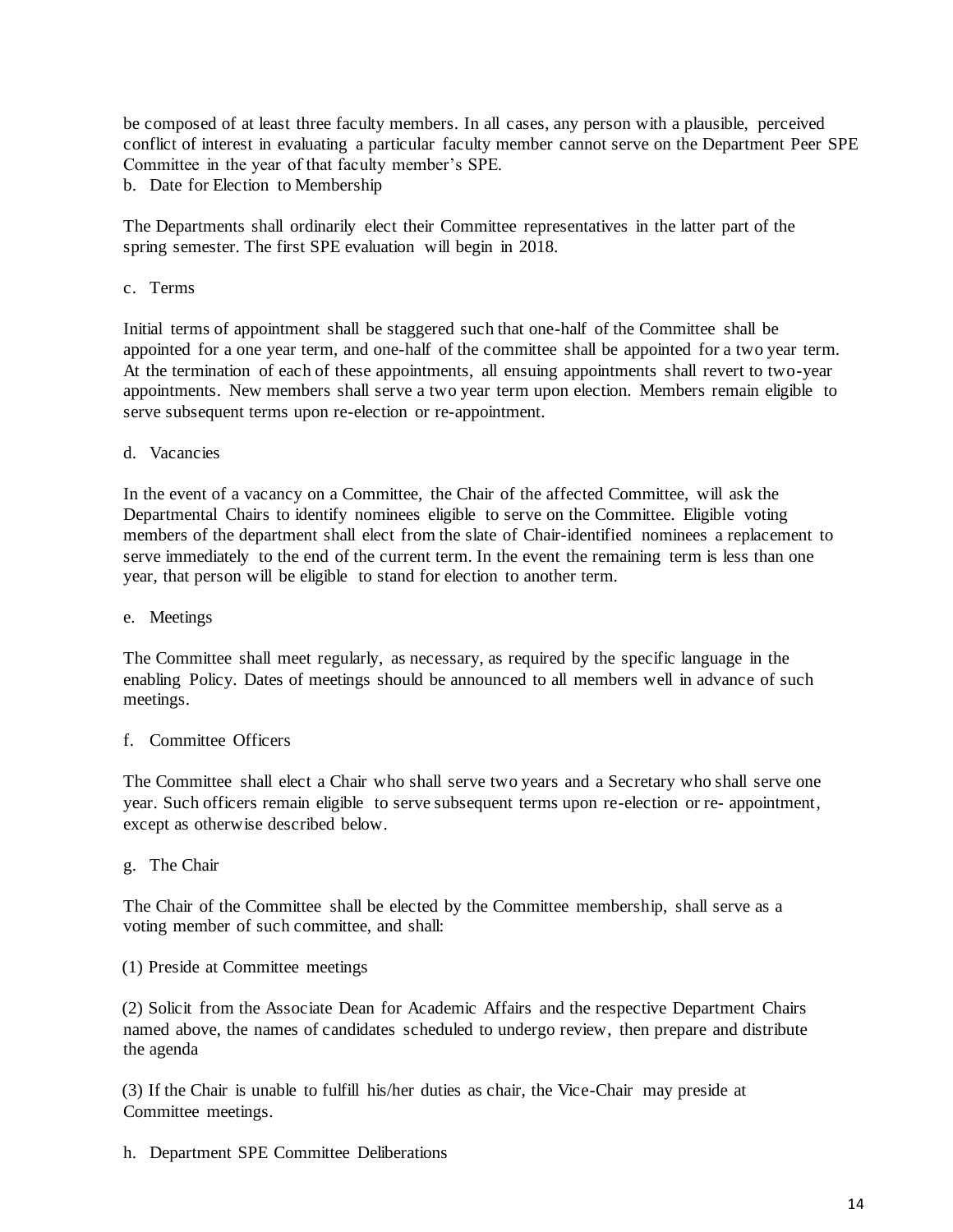The department committees shall conduct their deliberations in accordance with the College SPE Guidelines (see [http://med.fau.edu/faculty/polic ies.php \)](http://med.fau.edu/faculty/policies.php). In particular, these committees shall review each SPE file in light of the department's published performance expectations (see [http://med.fau.edu/faculty/policies.php\),](http://med.fau.edu/faculty/policies.php) and assess whether those expectations have been met.

i. Establishment of a permanent College of Medicine Ad Hoc Sustained Performance Evaluation Policy Committee (COMSPEPC).

The previously established ad hoc COMSPEPC shall be established as a permanent committee of the faculty to meet as needed. The membership shall be established as 6 tenured Associate or Full Professors, three each from the Biomedical Sciences and Integrated Medical Sciences Departments.

The Committee shall review and evaluate current SPE policy guidelines and make recommendations for updating current policy as required by future instructions from the Office of the Provost.

## 6. **The College of Medicine Curriculum Committee (COMCC)**

The Curriculum Committee is charged with the responsibility for the continuous quality improvement (CQI) process including reviewing, evaluating, and making policy recommendations for the medical education program as a whole, including curricular design and development, methods of pedagogy, methods of student assessment, and setting standards for student academic and professional achievement, based on the medical education mission of the College of Medicine. The Committee shall regularly review all aspects of the educational program and make revisions and recommendations when deemed necessary. The Committee shall typically meet monthly and provide the Dean with appropriate updates, reports and evaluations.

## a. Membership

The voting membership of the COMCC shall consist of: 1) The Lead Basic Science Course Director; 2) The Lead Clinical Science Course Director; 3) 3 additional elected Course Directors; 4) The Year 3 Director; 5) The Year 4 Director; 6) 3 additional elected Clerkship Directors; 7) All Curriculum Thread Directors; 8) the Chairs of the Learning Resources subcommittee and the Curriculum Integration and Program Evaluation subcommittee; and 9) one elected student each from each class year; 10) the IPE Associate Director; 11) Director of Program Evaluation and Assessment; 12) The Director of the Office of Medical Education; 13) one representative from each of the areas of Educational Technology, Simulation Center, and the Library, and; 14) Two additional elected faculty members at large excluding faculty members holding decanal titles and departmental chairs. If a voting member of the COMCC serves in more than one of the forgoing positions such member shall be limited to one vote on the committee and shall be counted as one person for purposes of determining quorum. The Senior Associate Dean for Medical Education, the Senior Associate Dean for Student Affairs, the Assistant Deans for Medical Education, and the Associate Dean for Student Affairs and Admissions, shall be permanent *ex officio* non-voting members of the Committee. Elected faculty and staff shall serve for two (2) year terms with elections held by the end of the academic year. The terms of service for initially elected faculty members under item 14 above will be staggered so that one faculty member will serve an initial term of 2 years, while the other faculty member will serve for 1 year, with elections thereafter every 2 years. Elected students will serve for 4 year terms. If an elected faculty member, staff or student is unable for any reason to fulfill his/her duties, including failing to attend at least 60% of regularly scheduled committee meetings, the Chair of the COMCC may call a vote of the committee's voting members to vote on whether such committee member should be dismissed. Any vacancies shall be filled in accordance with the process described under Article VII, Section (2) (A) (4) on Vacancies.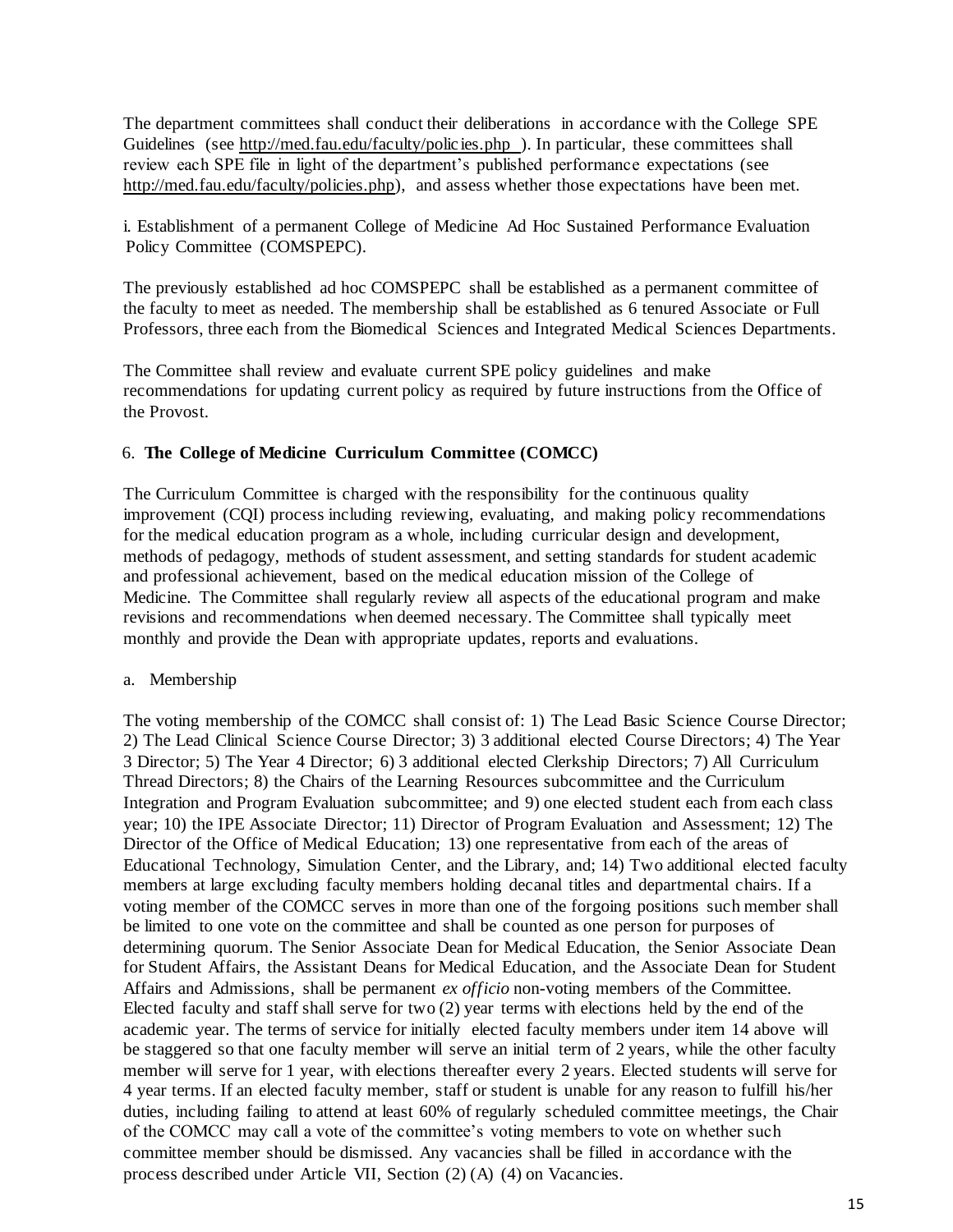A faculty Vice Chair shall be elected by the COMCC and shall serve as Vice Chair and Chair-elec t for a two year term, after which he/she shall become Chair for a two year term. In the event that the Vice Chair is unable to assume the role of Chair after his/her term as Vice Chair, another faculty

Chair will be elected by the COMCC members for a two year term. Members serving as Vice Chair or Chair may not hold decanal titles or be departmental chairs.

b. COMCC Subcommittees.

There shall be two Subcommittees of the COMCC, and other ad hoc working groups as needed for curriculum development. The Chair for each of the Subcommittees shall be elected by the members of the respective subcommittee.

- (1) The Learning Resources Subcommittee shall work in collaboration with the library, FAU Office of Information Technology, College of Medicine Information Technology, faculty and staff to provide direct input and feedback on library collections, services, and policies and shall facilitate the development and implementation of a vision for effective utilization of technology in teaching, learning and scholarship among the faculty, students, administration, and staff. The voting membership of the Learning Resources Subcommittee shall be comprised of the College of Medicine librarian(s), the College of Medicine representative to the FAU Office of Information Technology Advisory Committee, the College of Medicine Assistant Director for Information Technology, LMS Administrator, and Coordinator for Educational Technology, one M1/M2 course director, one M3/M4 clerkship director, and one elected IT/learning resources student representative from each class. The Senior Associate Dean for Medical Education (or designee) and Assistant Dean(s) for Medical Education, shall be permanent *ex officio* non-voting members of this committee. The Chair of the Learning Resources Subcommittee shall be elected by the voting members of the subcommittee.
- (2) The Curriculum Integration and Program Evaluation Subcommittee (CIPEC) shall facilitate the review of the curriculum as a whole, including 1) monitoring curriculum content to identify gaps, redundancies, and appropriate sequencing, 2) ensuring integration of content within periods of study (horizontal integration) and across years (vertical integration), 3) monitoring student learning outcomes and approaches to student assessment, and 4) monitoring program evaluation data. CIPEC shall typically meet monthly and will report to the COMCC and make proposals with regard to these matters. The voting membership shall be comprised of: 1) The Chair and Vice Chair of the COMCC; 2) All Course Directors for Years 1 and 2; 3) All Core Clerkship Directors for Year 3; 4) The Lead Basic Science Course Director; 5) The Lead Clinical Science Course Director; 6) The IPE Associate Director; 7) The Director of Program Evaluation and Assessment; 8) The Year 3 Director; 9) The Year 4 Director; 10) All Curriculum Thread Directors; 11) The Director of the Office of Medical Education; 12) One student elected from each class year, and; 13) One faculty member from the Simulation Center. If a voting member of CIPEC serves in more than one of the forgoing positions such member shall be limited to one vote on CIPEC and shall be counted as one person for purposes of determining quorum. The Senior Associate Dean for Medical Education, the Senior Associate Dean for Student Affairs, the Assistant Deans for Medical Education, and the Associate Dean for Student Affairs and Admissions shall be permanent *ex officio* non-voting members. Any faculty members involved in the medical education program may attend as a non-voting guest.

A Vice Chair shall be elected by the CIPEC and shall serve as Vice Chair and Chair-elect for a two year term, after which he/she shall become Chair for a two year term. In the event that the Vice Chair is unable to assume the role of Chair after his/her term as Vice Chair, another faculty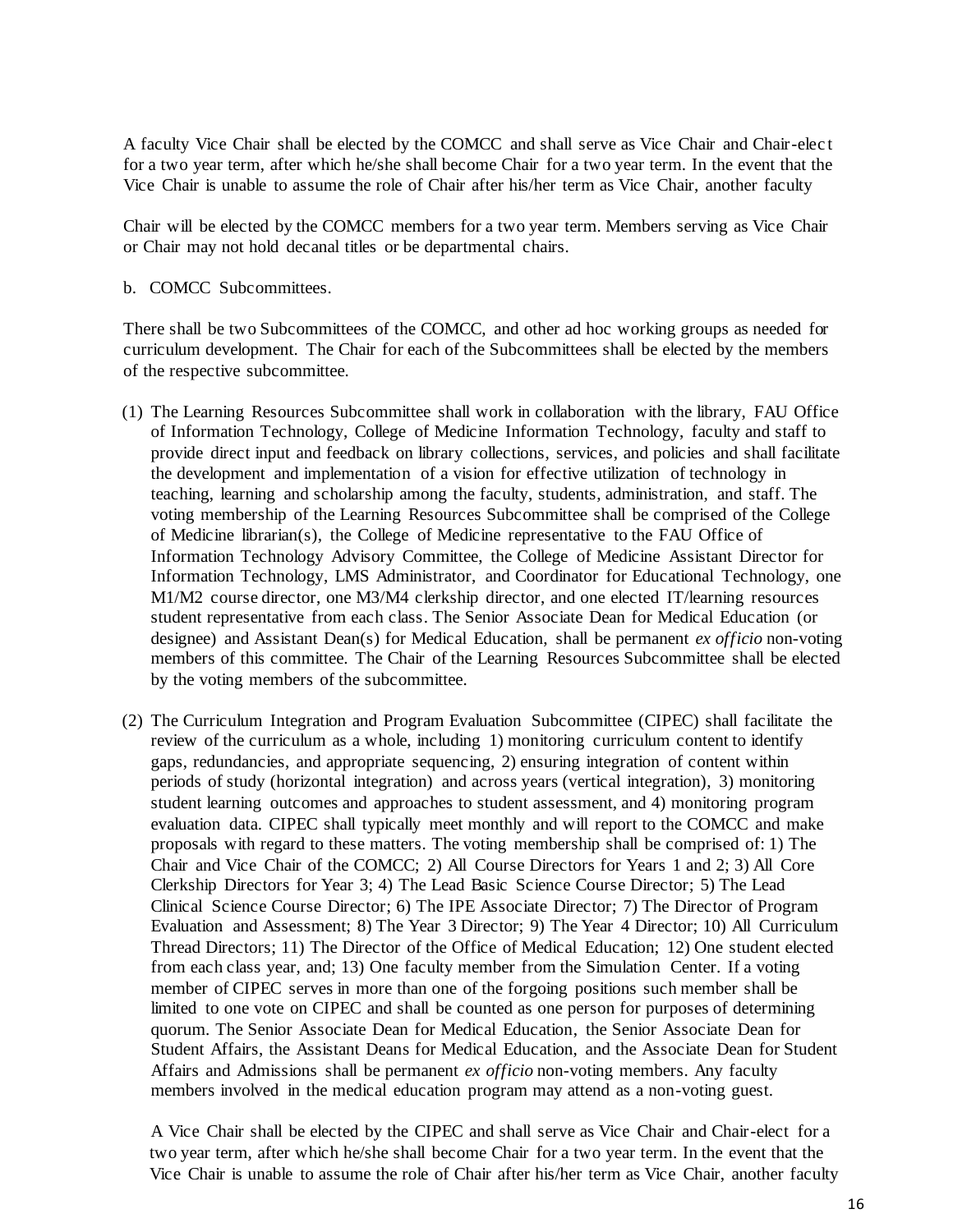Chair will be elected by the CIPEC members for a two year term. Members serving as Vice Chair or Chair may not hold decanal titles or be departmental chairs.

## 7. **The Medical Student Promotions and Professional Standards Committee (MSPPSC)**

The Medical Student Promotions and Professional Standards Committee is charged with the responsibility of reviewing the total performance of all medical students and shall make determinations in regards to student standing, advancement, graduation, and disciplinary action including dismissal. Performance in all FAU College of Medicine General Competencies and Physician Competency Reference Set (PCRS) competencies will be used to determine advancement and graduation. These competencies will be evaluated by a variety of measures in all clinical and academic settings of the University.

## a. Membership

The MSPPSC is composed of eleven (11) voting faculty members, including the MSPPSC chair. The following four members representing curriculum leadership are appointed: 1) The Lead Basic Science Course Director; 2) The Lead Clinical Science Course Director; 3) The Year 3 Director, and; 4) The Year 4 Director. The remaining seven (7) faculty members are elected by the faculty from among its membership. The following individuals serve *ex officio* without vote on the MSPPSC: the Senior Associate Dean for Student Affairs; the Associate Dean for Student Affairs and Admissions; the IPE Associate Director and; One (1) designated staff member who serves as secretary to the MSPPSC. The University General Counsel (or designee) will attend meetings and/or be available to advise the committee as necessary. The MSPPSC may invite others to attend its meetings as necessary or appropriate.

Elected faculty members will serve three (3) year terms. The terms of service for the initially elected faculty members will be staggered so that four of the elected faculty members will serve initial terms of four years, while the other three faculty members will serve for 3 year terms, with elections thereafter every 3 years. If an elected faculty member is unable for any reason to fulfill his/her duties, including failing to attend at least 60% of regularly scheduled committee meetings, the Chair of the MSPPSC may call a vote of the committee's voting members to vote on whether such committee member should be dismissed. Any vacancies shall be filled in accordance with the process described under Article VII, Section (2) (A) (4) on Vacancies.

Voting faculty members of the MSPPSC will elect the chair of the MSPPSC, who will serve a term of three (3) years. A Vice Chair shall be elected by the MSPPSC and shall serve as Vice Chair. Members serving as Vice Chair or Chair may not hold decanal titles or be departmental chairs.

b. Appeals Process

In the event of any adverse decision by the Committee, an affected student has the right to an appeals process as described in the College of Medicine Student Handbook.

# 8. **The College of Medicine Admissions Committee**

The Admissions Committee is charged with the responsibility of admitting medical students to the College of Medicine. Candidates shall be selected based upon their academic, experiential, and personal qualities. Admission decisions shall not be influenced by any political or financial factors. Members of the Admissions Committee may or may not conduct interviews of candidates, but they are required to review all application materials including the application appraisal report and interview report in order to cast their ballot. All members of the Committee must attend an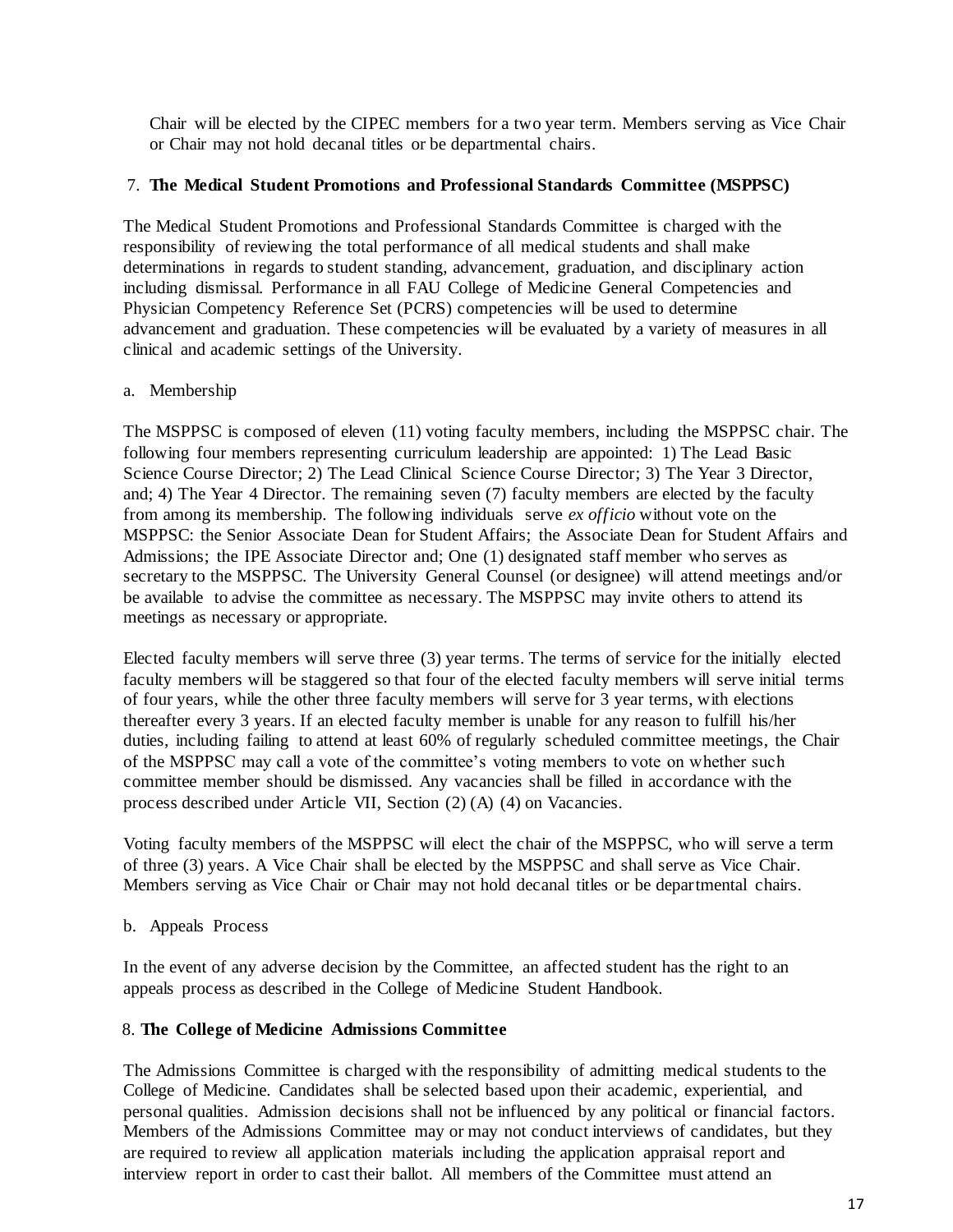orientation session each year at the beginning of the admissions cycle, as well as an end-of-cycle admission review meeting.

#### a. Membership

The Admissions Committee shall consist of fifteen (15) members. The majority of voting members on the Committee shall be faculty from the College of Medicine (not at the decanal level), and the remaining members will include affiliate faculty holding a College of Medicine appointment (not at the decanal level), and three (3) medical students in good academic standing. All members of the Admissions Committee must undergo who have undergone Florida Atlantic University's FERPA training and execute the Charles E. Schmidt College of Medicine Confidentiality Agreement.

Five (5) of the Committee's faculty members shall be elected by the Faculty Assembly, and the rest of the faculty members shall be appointed by the Senior Associate Dean for Student Affairs and Admissions in consultation with the Dean of the College of Medicine. Elected faculty shall serve for two (2) year terms, with elections held at the end of the academic year. The term of service for initially elected faculty members will be staggered so that three (3) elected faculty members will serve an initial term of two (2) years, while the other two (2) elected faculty will serve an initial term of 1 year, with elections occurring every year thereafter. Appointed faculty shall serve for two (2) year terms. Students serving on the Committee shall serve one (1) year terms. All members of the Committee (except the student members) may be re-elected or re-appointed for additional terms.

Chairs of Standing Committees and College of Medicine Department Chairs shall be voting members if serving on the Admissions Committee. If an elected or appointed faculty member or elected student member is unable for any reason to fulfill his/her duties, including failing to attend at least 60% of regularly scheduled Committee meetings, the Chair of the Admissions Committee may call for a vote of the Committee's voting members to vote on whether such Committee member should be dismissed from the Committee. Any faculty vacancies shall be filled in accordance with the process described under Article VII, Section (2) (A) (4) on Vacancies. Any student vacancies shall also be filled by the process described under Article VII, Section (2) (A) (4) on Vacancies; however, the slate of eligible student nominees will be identified by the Senior Associate Dean for Student Affairs and Admissions rather than Departmental Chairs. Quorum for the Admissions Committee shall be a simple majority of the voting members. Faculty members from the College of Medicine must constitute the majority of voting members at all Committee meetings.

Chair: Voting members of the Admissions Committee shall elect a chair. The chair will serve a term of 2 years and may be re-elected for subsequent terms. The chair's term as a Committee member shall automatically be extended as necessary to match his or her term (or terms, if re-elected) as chair. In the temporary absence of the chair, the Senior Associate Dean for Student Affairs and Admissions shall appoint an interim chair, from among the voting members of the Committee, to serve for the duration of one Committee meeting. If the chair is vacated permanently, the members of the Admissions Committee will elect a replacement chair from among the Committee members, which replacement will serve for the remainder of the vacated term. The voting members will then elect a new chair.

Ex-officio: All faculty members from the College of Medicine holding decanal positions (including at the assistant and associate levels) shall be *ex officio* non-voting members of the Committee for so long as they hold those positions.

Students: Each year, the Senior Associate Dean for Student Affairs and Admissions shall select six (6) students to rotate on the Committee for a term of one year only. However, only three (3) students at any given time will be in attendance and eligible to review and exercise their vote on a single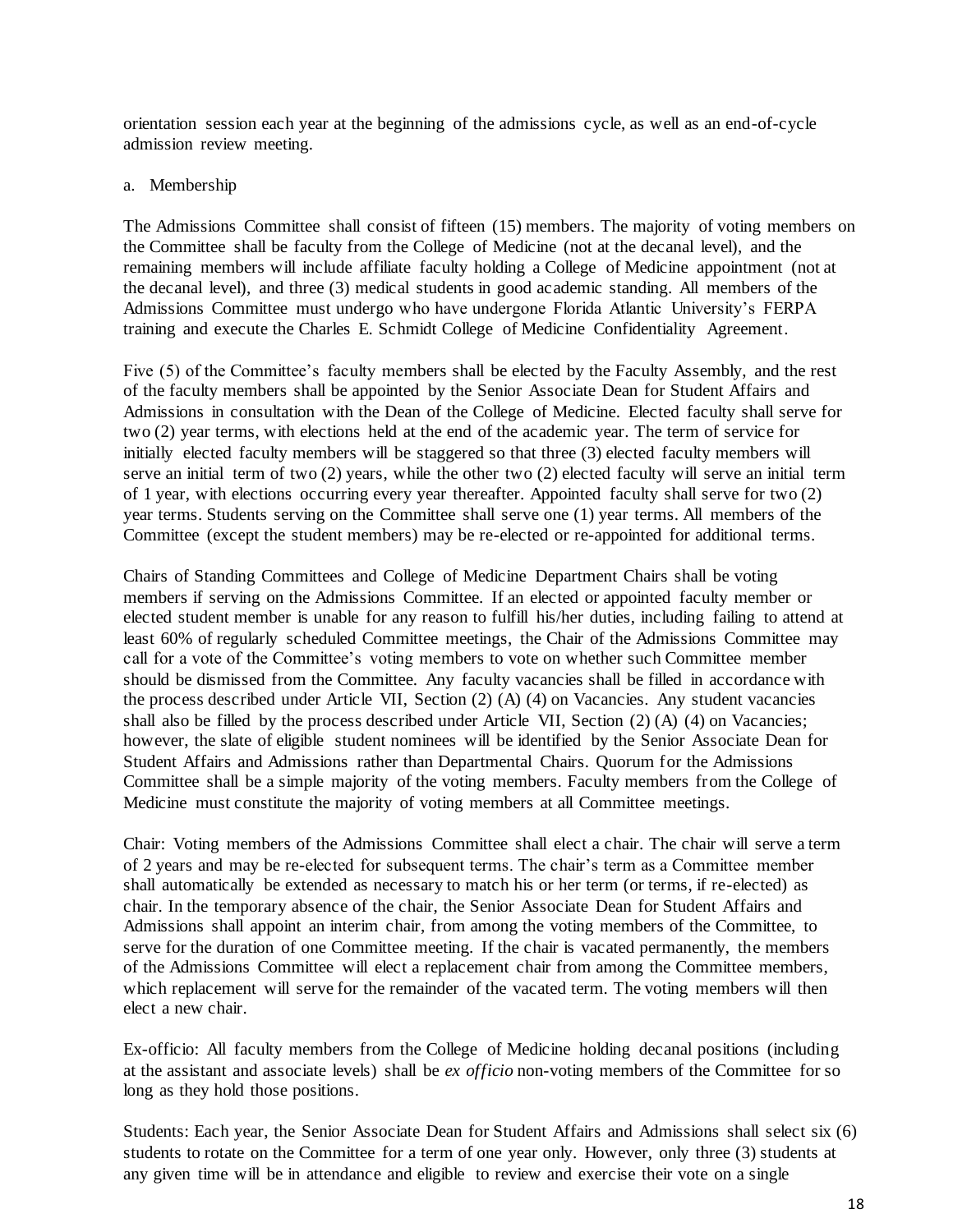applicant, thereby ensuring at all times a total number of fifteen (15) voting members on the Committee. All student representatives (including all rotating students) must be in good academic standing at the time of their appointment and must remain in good standing while serving on the Committee. Additionally, all student representatives (including all rotating students) must undergo all necessary training prior to service.

Staff: The Office of Admissions shall provide secretarial and other administrative support services for the Committee.

## **SECTION 3. SPECIAL COMMITTEES**

The Faculty Assembly shall establish Special Committees at its discretion on any topic not assigned to a Standing Committee. All Special Committees shall be reviewed annually and may be continued only by a majority vote of the Faculty Assembly.

# **ARTICLE VIII. ELECTION OF COLLEGE MEMBERS TO UNIVERSITY FACULTY SENATE:**

### **SECTION 1. ELIGIBILITY**

There shall be five faculty member representatives to the University Faculty Senate, unless otherwise stipulated by the University Faculty Senate Constitution and Bylaws. The Chair of the Faculty Assembly serves as a member, based on Article IV, and four full-time individuals matching the definition of faculty in the University Faculty Senate Bylaws are eligible for nomination and election to any of the positions allocated to the College on the University Faculty Senate.

### **SECTION 2. NOMINATION**

The Secretary of the Faculty Assembly shall request nominations-at-large from the Faculty.

#### **SECTION 3. ELECTION**

#### **A. Preparation of Ballot**

The Secretary will prepare a ballot containing the names of all nominees who have agreed to run.

### **B. The Election Process**

The Secretary, or a replacement designated by the Chair should the Secretary be a candidate, will conduct the election process.

- 1. He/she will distribute the ballots, paper or electronic, to the voting members of the Faculty Assembly.
- 2. The Chair of the Faculty Assembly shall appoint a teller committee consisting of three faculty members not up for election to count the ballots or verify the electronic ballots.
- 3. The winners shall be determined on the basis of who has received the most votes.
- 4. If a tie vote occurs, the Dean shall cast the deciding vote.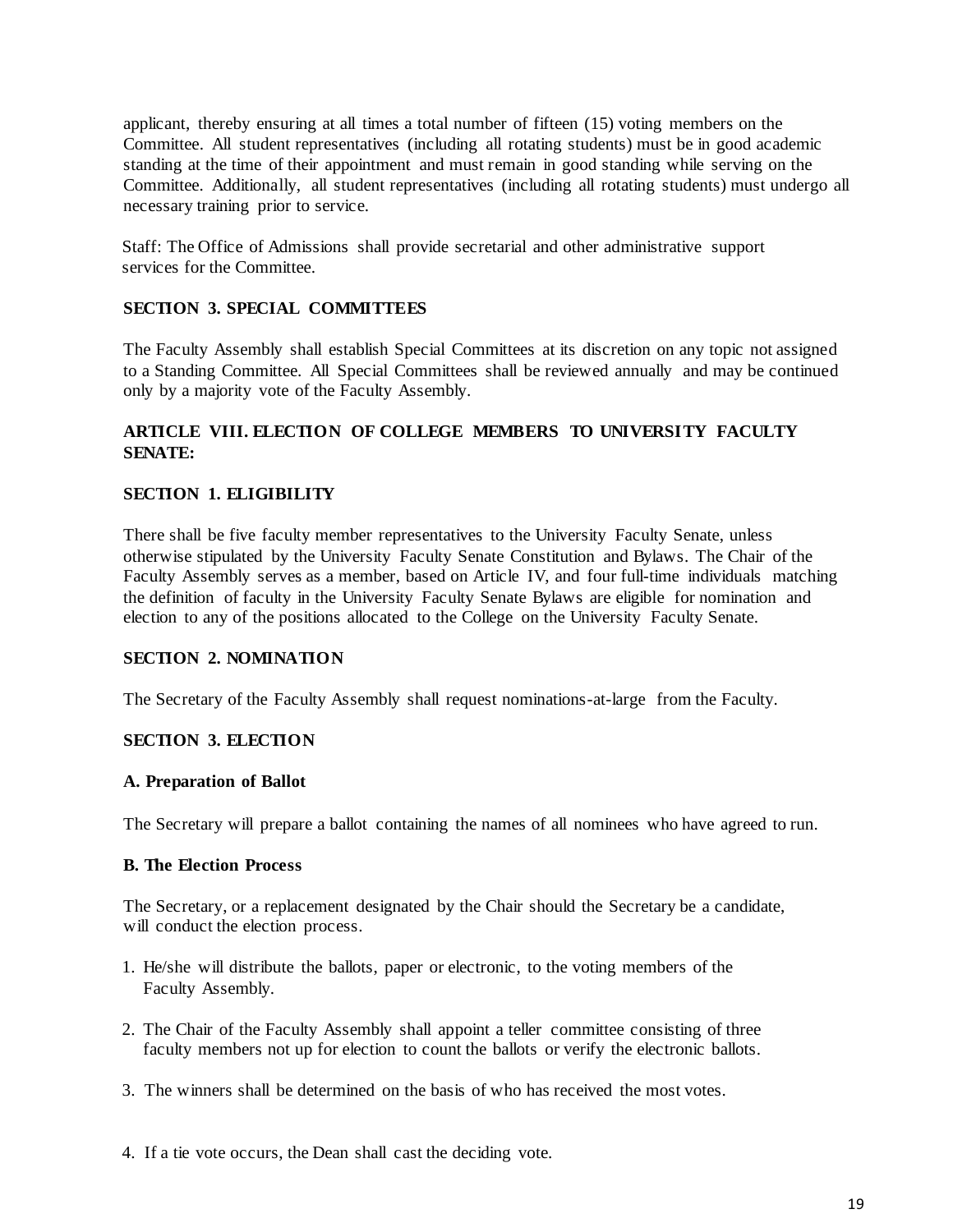5. The Secretary will report the results to the University Faculty Senate, the Provost, and to those elected.

# **ARTICLE IX. PARLIAMENTARY AUTHORITY:**

The parliamentary authority of the College of Medicine is Robert's Rule of Order Newly Revised.

## **ARTICLE X. AMENDMENTS:**

## **SECTION 1. PROPOSAL**

Amendments to the Bylaws may be proposed by either of two methods.

## **A. FAX Committee**

The FAX Committee may act as, or appoint, a Special Bylaws Committee to formulate proposals for amendment.

## **B. Faculty Petition**

Ten percent of the voting members of the Faculty Assembly may present a proposal for amendment by petition to the Chair of the Faculty Assembly.

## **SECTION 2. CONSIDERATION**

## **A. Discussion**

A proposed amendment will be placed on the Faculty Assembly agenda for discussion. A motion to send the proposed amendment to a ballot shall be in order after the call for the question, but before a vote is taken. The motion to send to a ballot shall be adopted providing one-third of the members present, or ten members, whichever is greater, favor such a motion.

## **B. Summary**

The Chair shall appoint two members to prepare a summary of the arguments, pro and con, to accompany the ballot.

# **SECTION 3. ADOPTION**

## **A. Ballots**

Voting shall be by ballot, paper or electronic, which shall be distributed by the Secretary of the Faculty Assembly to the voting members no later than two weeks after the discussion. A vote may take place at a meeting being held, providing that a motion to hold an immediate vote is adopted, and is subject to the same requirements as the motion to send to ballot.

## **B. Tellers**

A teller committee appointed by the Chair of the Faculty Assembly shall count ballots or verify the electronic ballots no later than two days after distribution.